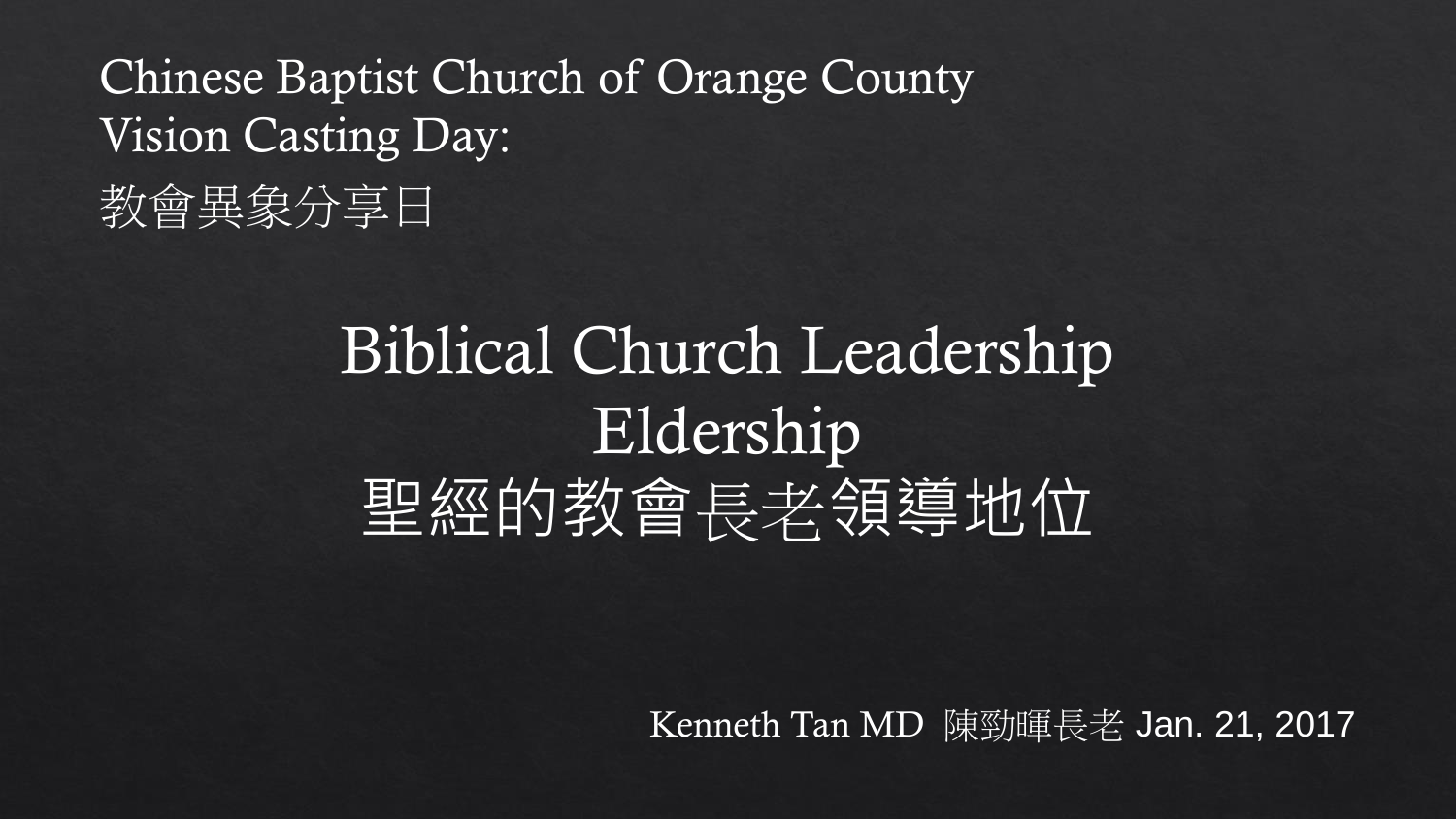# Disclosure 披露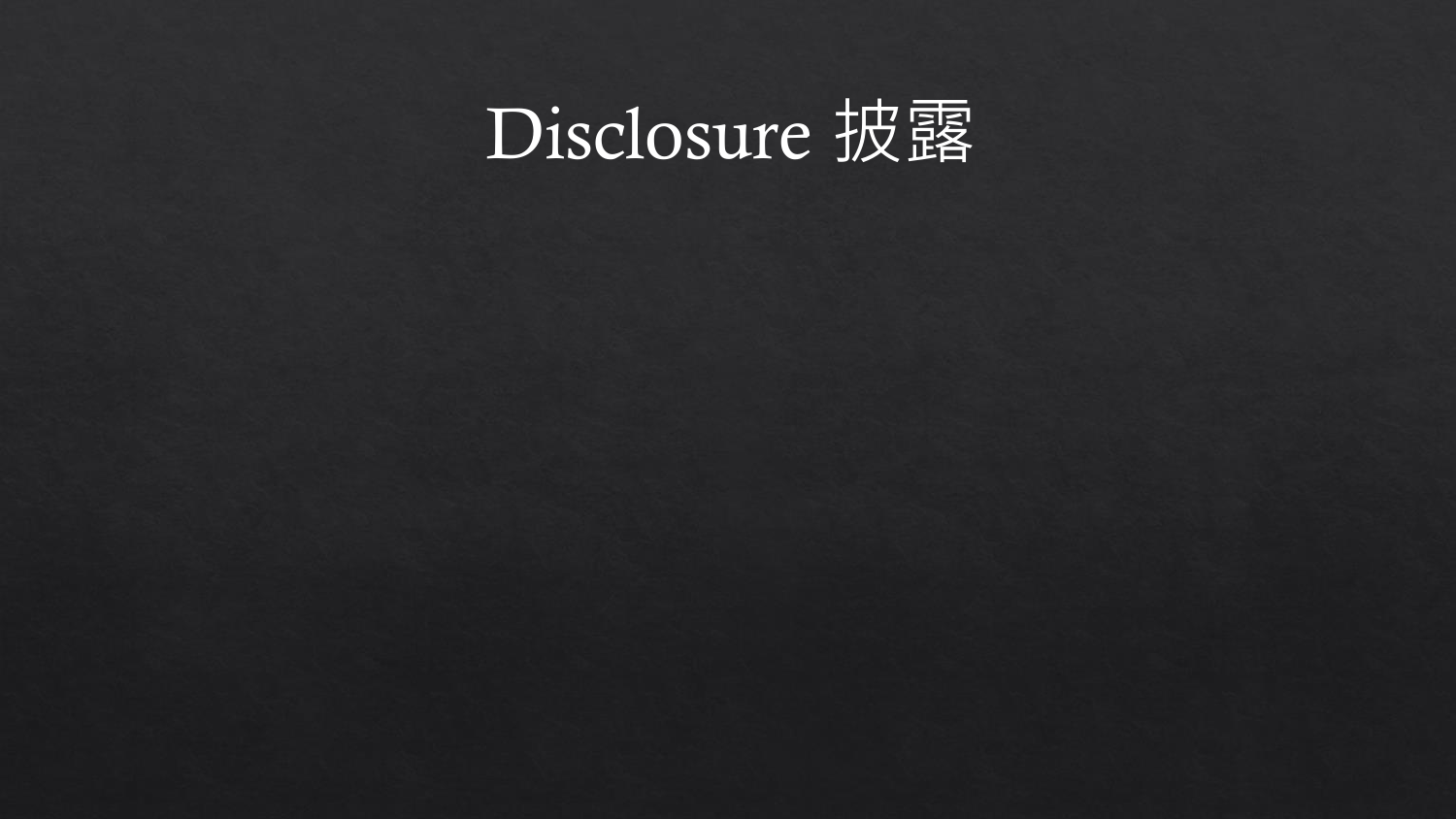Luke 22:26 *Instead, the greatest among you should be like the youngest, and the one who rules like the one who serves (deacon)* . *"*耶穌說、 但你們不可這樣.你們裏頭為大的、倒要像年幼的 .為首領的、倒要像服事人的。 *-* 路加福音22:26

1 Tim. 3:1 *Here is a trustworthy saying: if anyone sets his heart on being an overseer, he desires a noble task. "*人若想要得監督的職分、就是羨慕善工.這話是可信的. " - 提摩太前書 3:1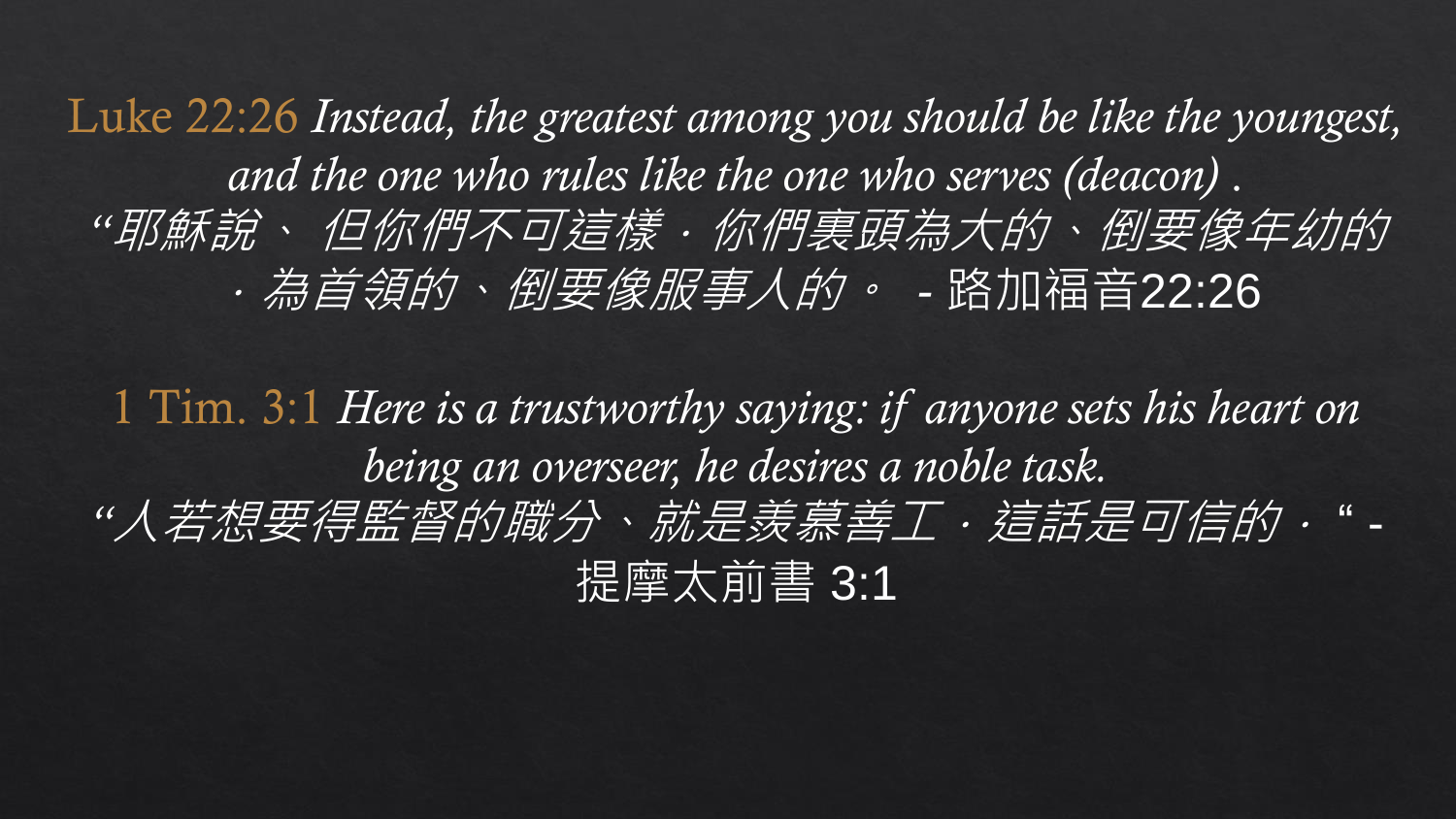### What kind of leadership should a healthy church have? 一個健康的教會有什麼樣的領導?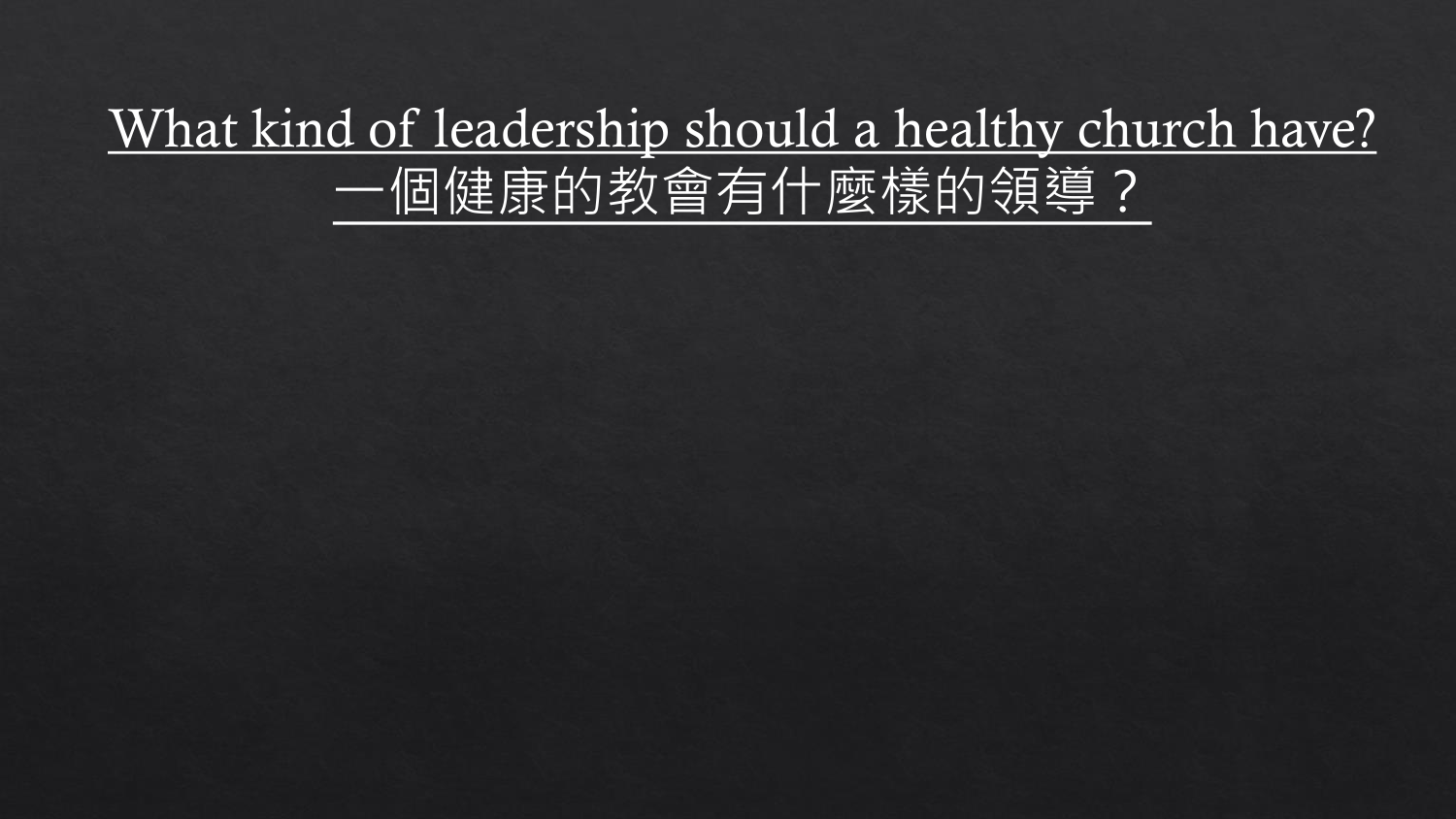### What kind of leadership should a healthy church have? 一個健康的教會有什麼樣的領導?

 $\checkmark$  A leadership structure based on examples, models and teaching found in the Bible, the Word of God. 一個領導結構是基於聖經-神的話的教導和聖經中 找到的例子,典範.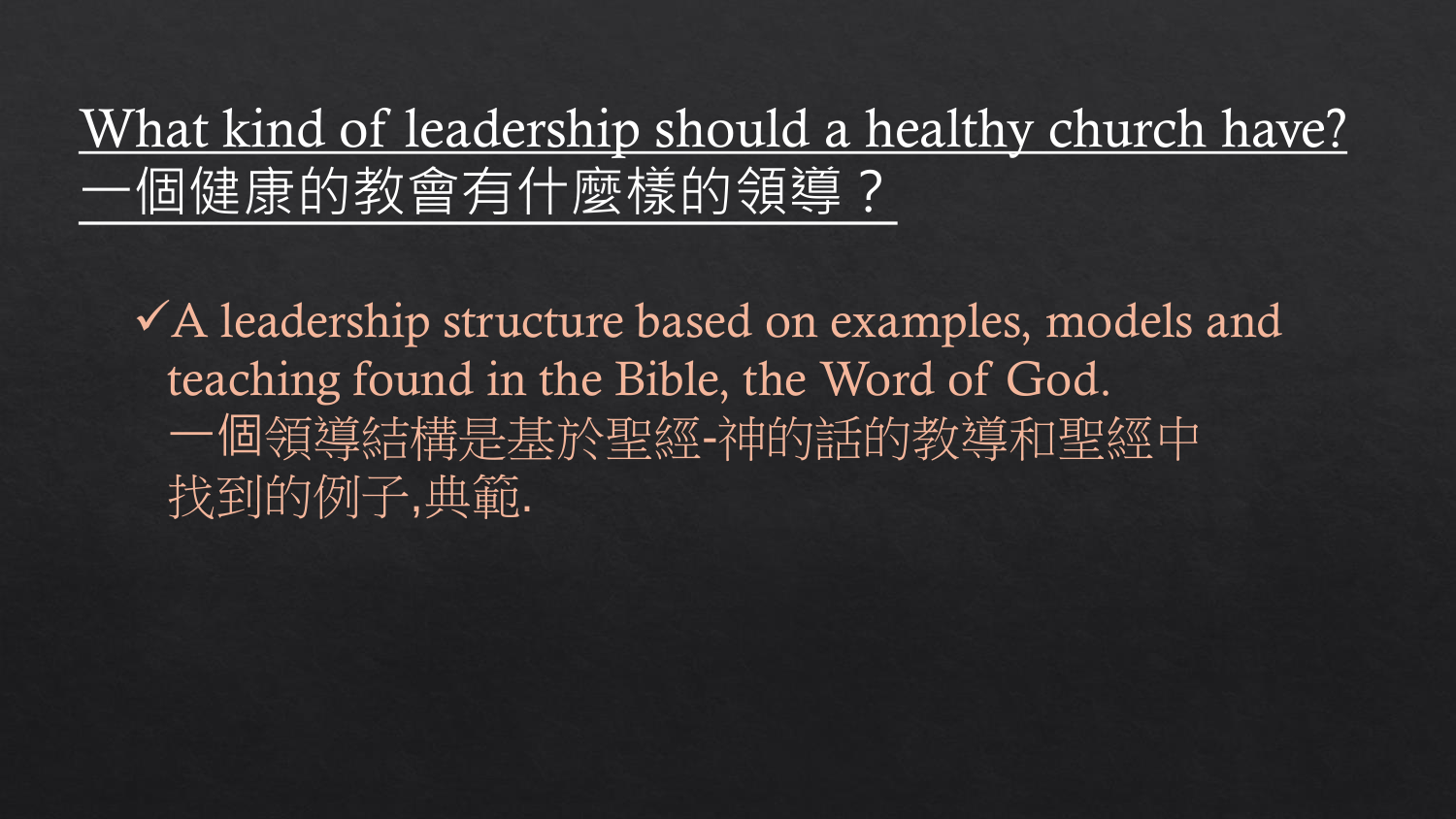2 Tim. 3:16 *All Scripture is God-breathed and is useful for teaching, rebuking, correcting and training in righteousness*, *"*聖經都是 神所默示的、於教訓、 督責、使人歸正、教導人學 義、都是有益的.*"-*提摩太後書3:16

1 Tim. 3:14-15 *"Although I hope to come to you soon, I am writing you these instruction so that, if I am delayed, you will know how people*  ought to conduct themselves in God's household, which is the church of *the living God, the pillar and foundation of the truth. "*我指望快到你那裏去、所以先將這些事寫給你. 倘若我耽延 日久、你也可以知道在 神的家中當怎樣行,這家就是永生 神的教會、真理的柱石和根基。*"* - 提 摩 太 前 書3:14-15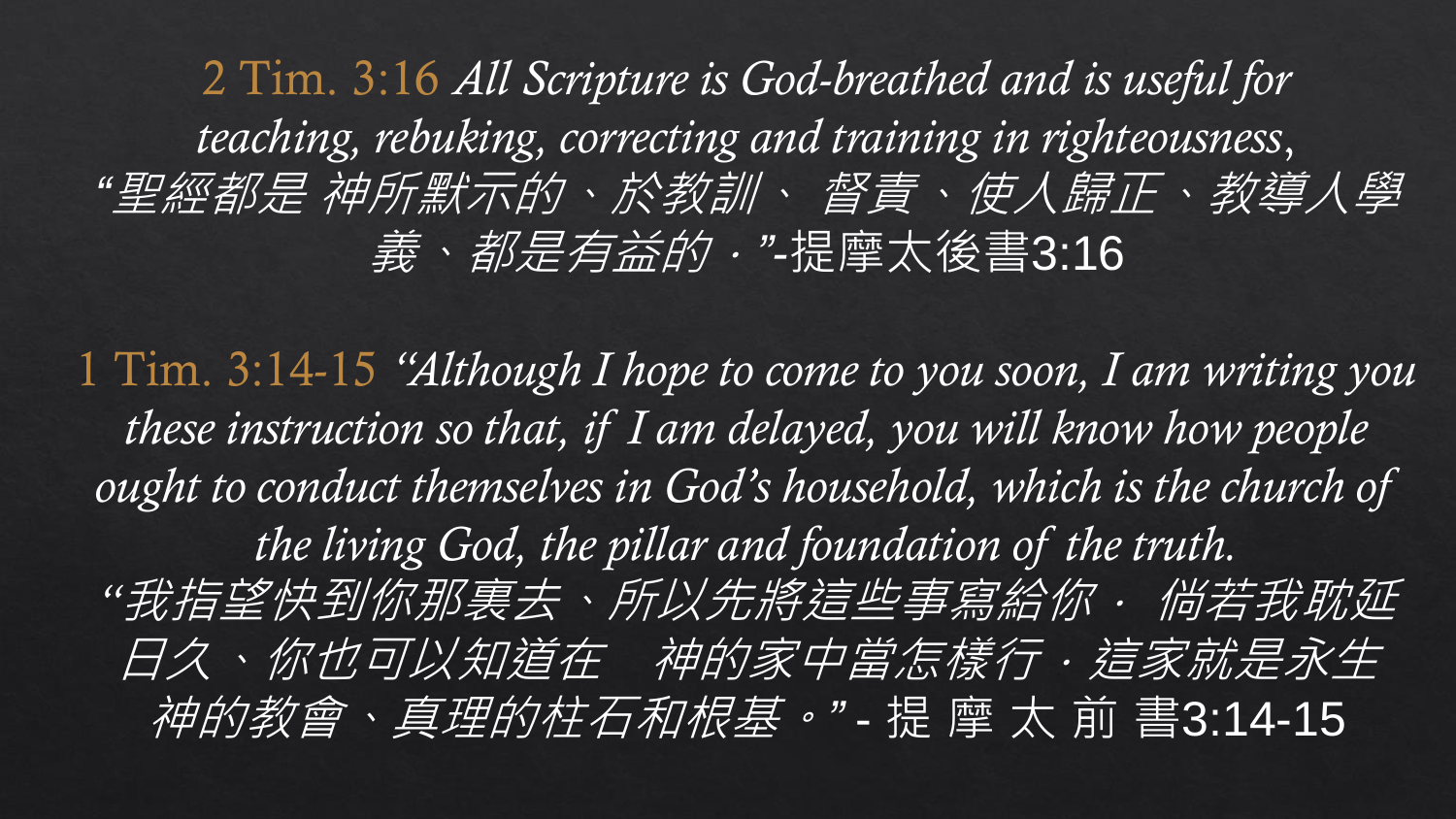### What kind of leadership does a healthy church have? 一個健康的教會有什麼樣的領導?

 $\checkmark$  A leadership structure based on examples, models and teaching found in the Bible, the Word of God. 一個領導結構是基於聖經-神的話的教導和聖經中 找到的例子,典範.

Church members who positively respond to and willingly come under the leadership of these leaders (Heb. 13:17) 教會成員積極回應並願意順服這些領導人的領導(希伯來書 13:17)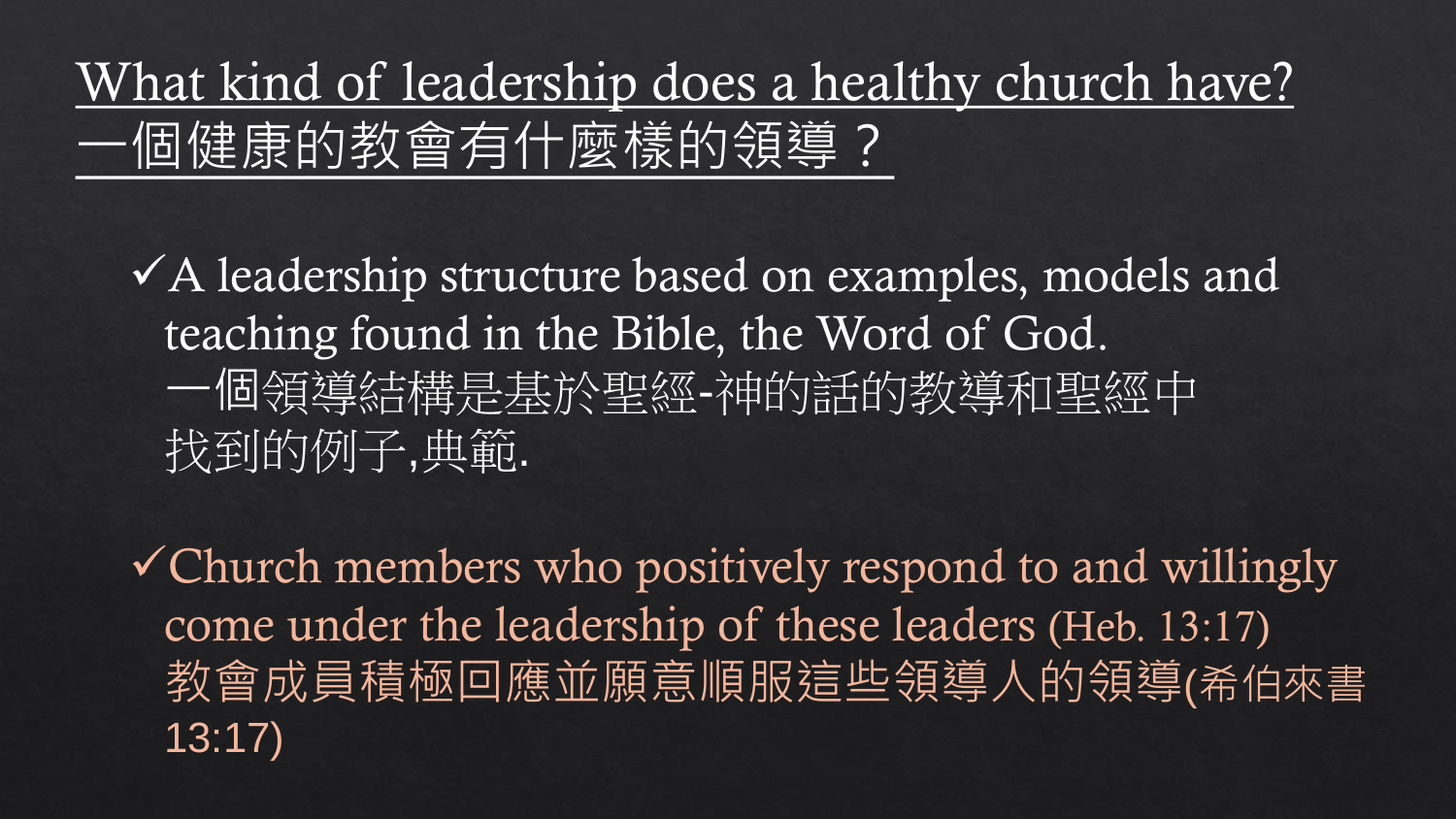Hebrews 13:17 *Obey your leaders and submit to their authority. They keep watch over you as men who must give an*  account. Obey them so that their work will be a joy, not a *burden, for that would be of no advantage to you.* 

你們要聽從那些領導你們的人,也要順服他們;因為他 們為你們的靈魂警醒,好像要交帳的人一樣。你們要使 他們交帳的時候快快樂樂,不至於歎息;如果他們歎息 ,對你們就沒有好處了。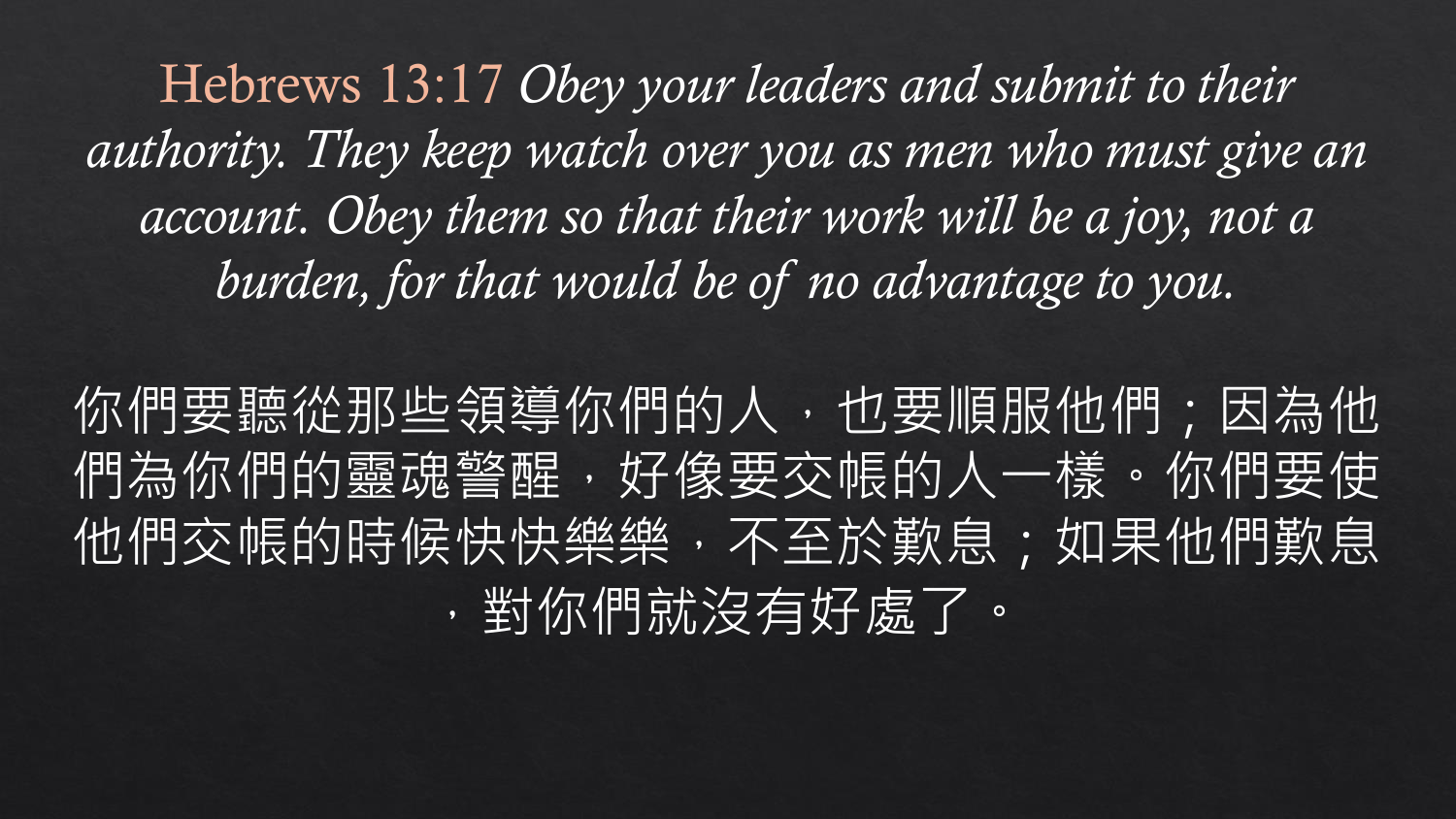### VISION CASTING – Biblical Church Leadership 異象分享 - 聖經中的教會領導地位

I. The Structure of Church Leadership in the Bible 聖經中的教會領導結構

#### II.Leadership perspective from the Leaders 從長老來的領導觀點

III.Properly responding to leadership from the Members 從會員來的適當回應

IV.Challenges in application for CBCOC 對CBCOC應用中的挑戰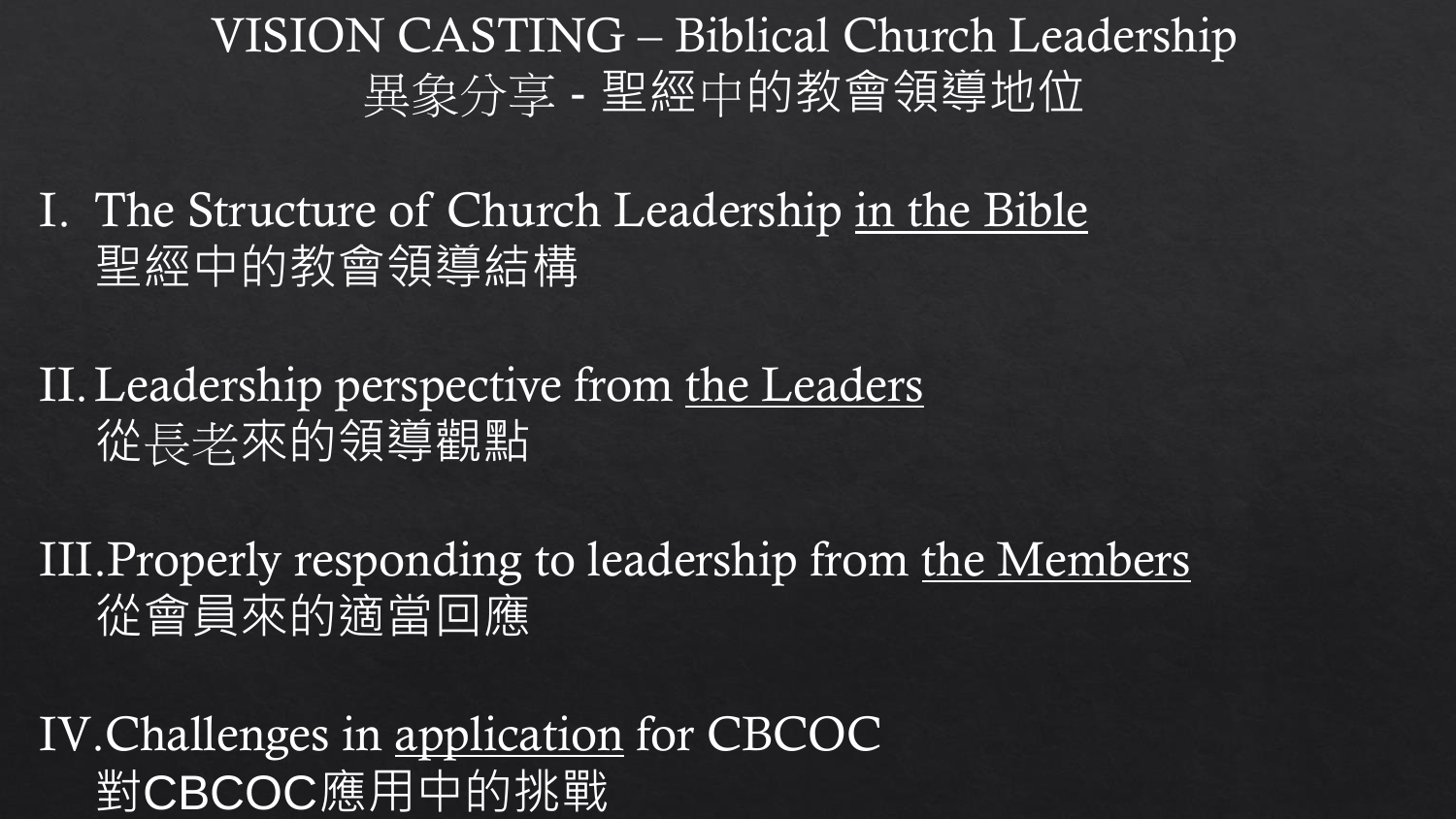I. The Structure of Church Leadership in the Bible 聖經中的教會領導結構 What kind of leadership structure should a healthy church have? 一個健康的教會有什麼樣的領導結構?

1. Led by Elders 由長老領導

2. Served by Deacons 由執事服務

3. Final authority of the whole Congregation (Congregationalism) 整個會眾的最終權威(公理)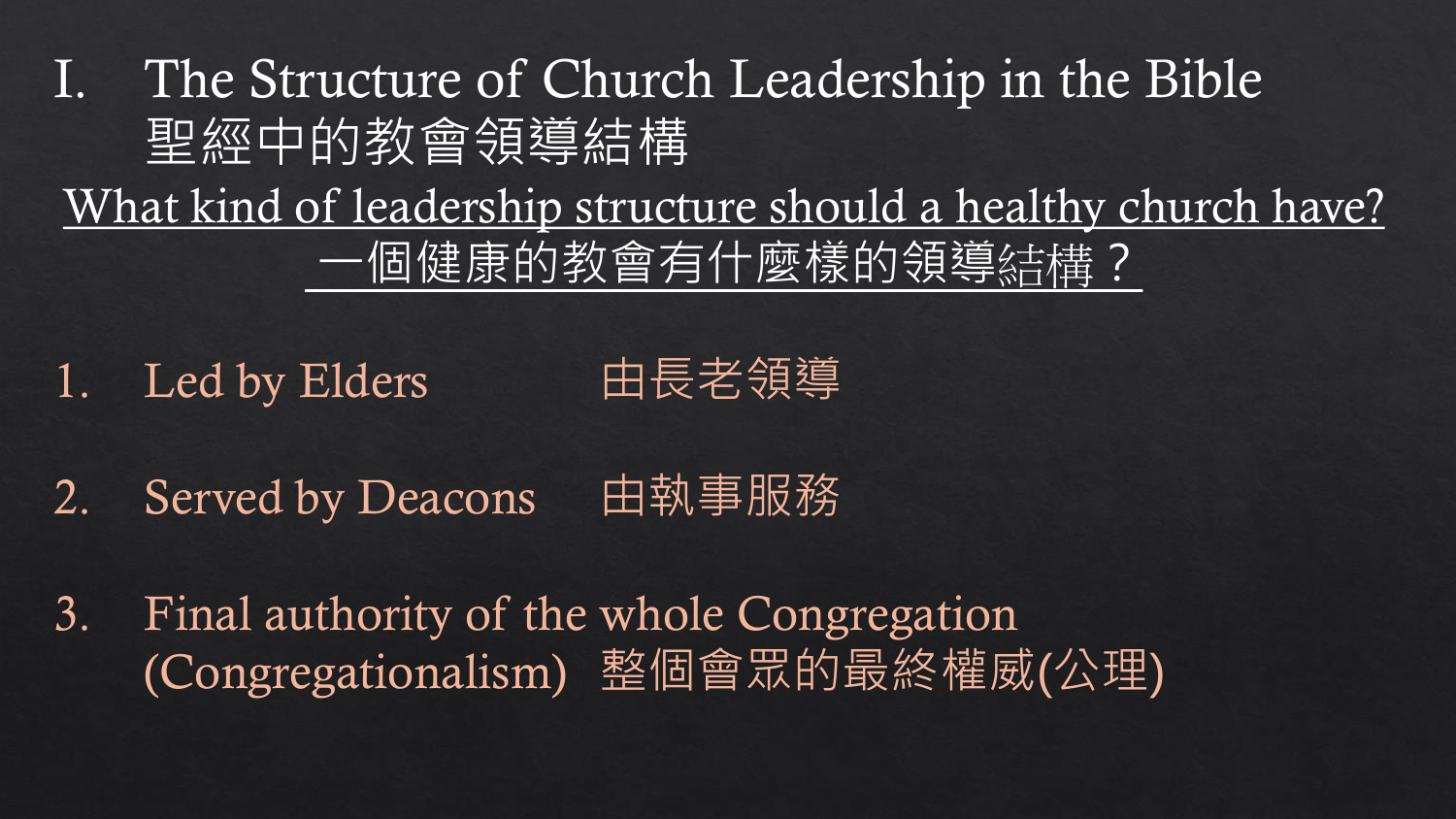### A strong and healthy church must have 一個強壯而健康的教會必須有

 $\sqrt{A}$  plurality of elders (Acts 11:30; James 5:14; Acts 21:17-18) 多個長老 (使徒行傳11:30; 雅各書5:14; 使徒行傳21:17-18)

 $\checkmark$  Ordained/Provided by the Holy Spirit (Acts 20:28) and Jesus (Eph. 4:11-13) 任命/由聖靈 和耶穌 提供 (使徒行傳20:28; 以弗所書4:11-13)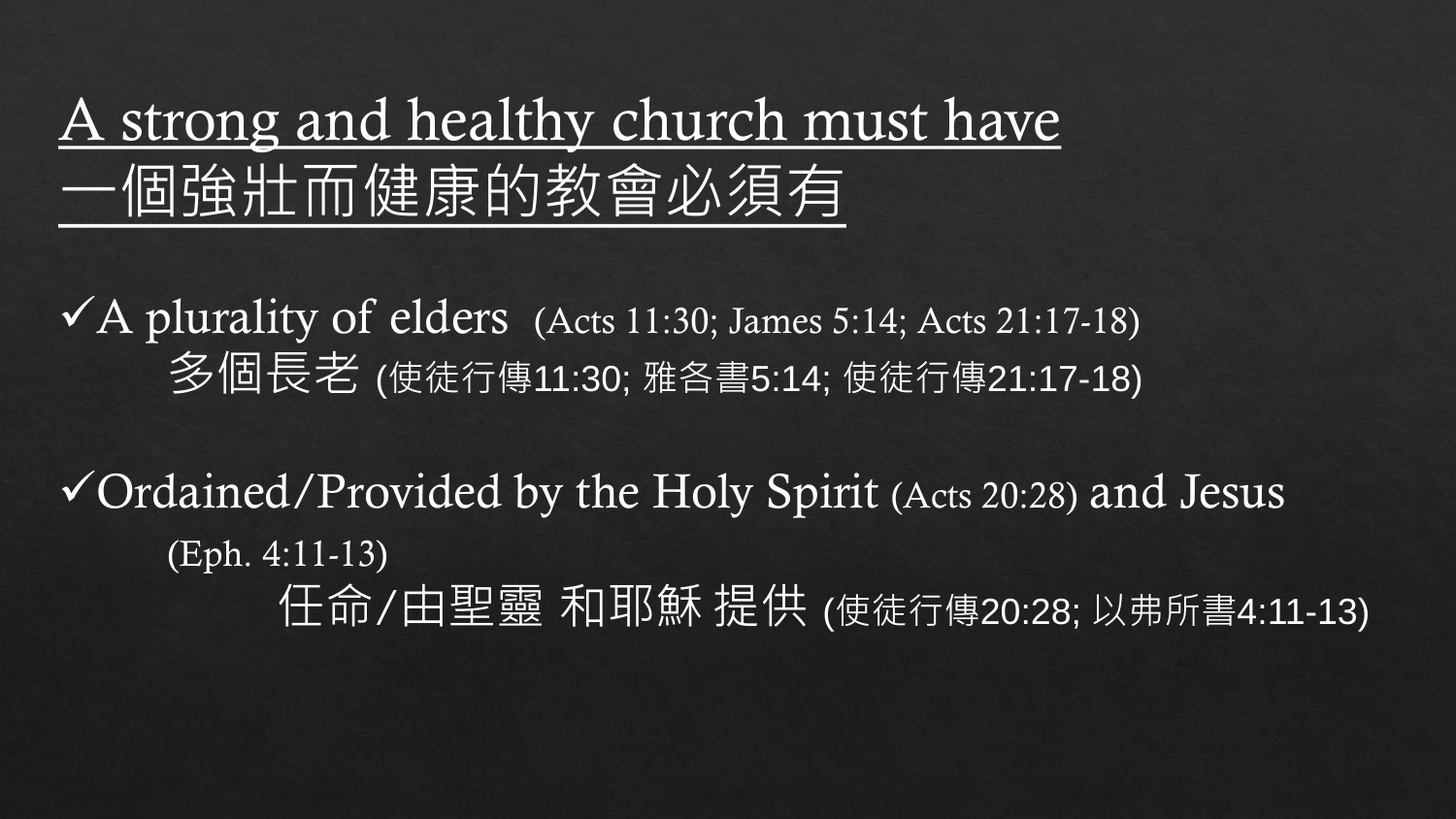A strong and healthy church must have elders 一個強壯而健康的教會必須有長老團

 $\sqrt{\text{With high spiritual qualities}}$  qualifications (1 Tim. 3:1-12; Titus 1:5-9) 有優秀的的靈性(提前3:1-12; 提多書1:5-9)

 $\checkmark$  Appointed in each church (Acts 14:23) 由每個教會任命 (使徒行傳14:23)

 $\checkmark$  Committed to the Lord with prayer and fasting (Acts 14:23) 透過禱告和禁食委身於主耶穌(使徒行傳14:23)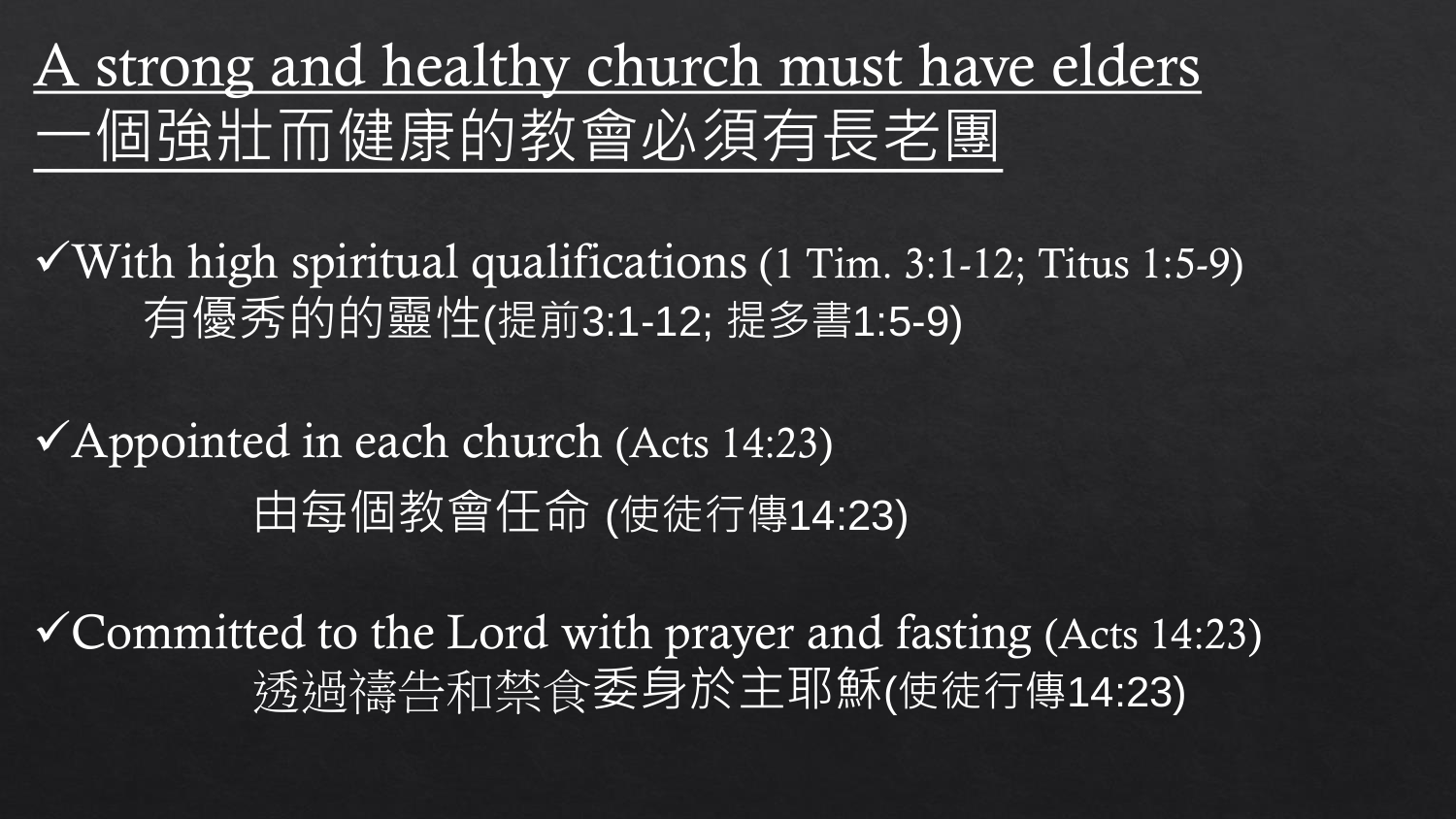Acts 14:23 *Paul and Barnabas appointed elders for them in each church and, with prayer and fasting, committed them to the Lord, in whom they had put their trust.* 

# 兩人在各教會為他們指派了長老;禁食祈禱之後 ,就把他們交託給所信的主。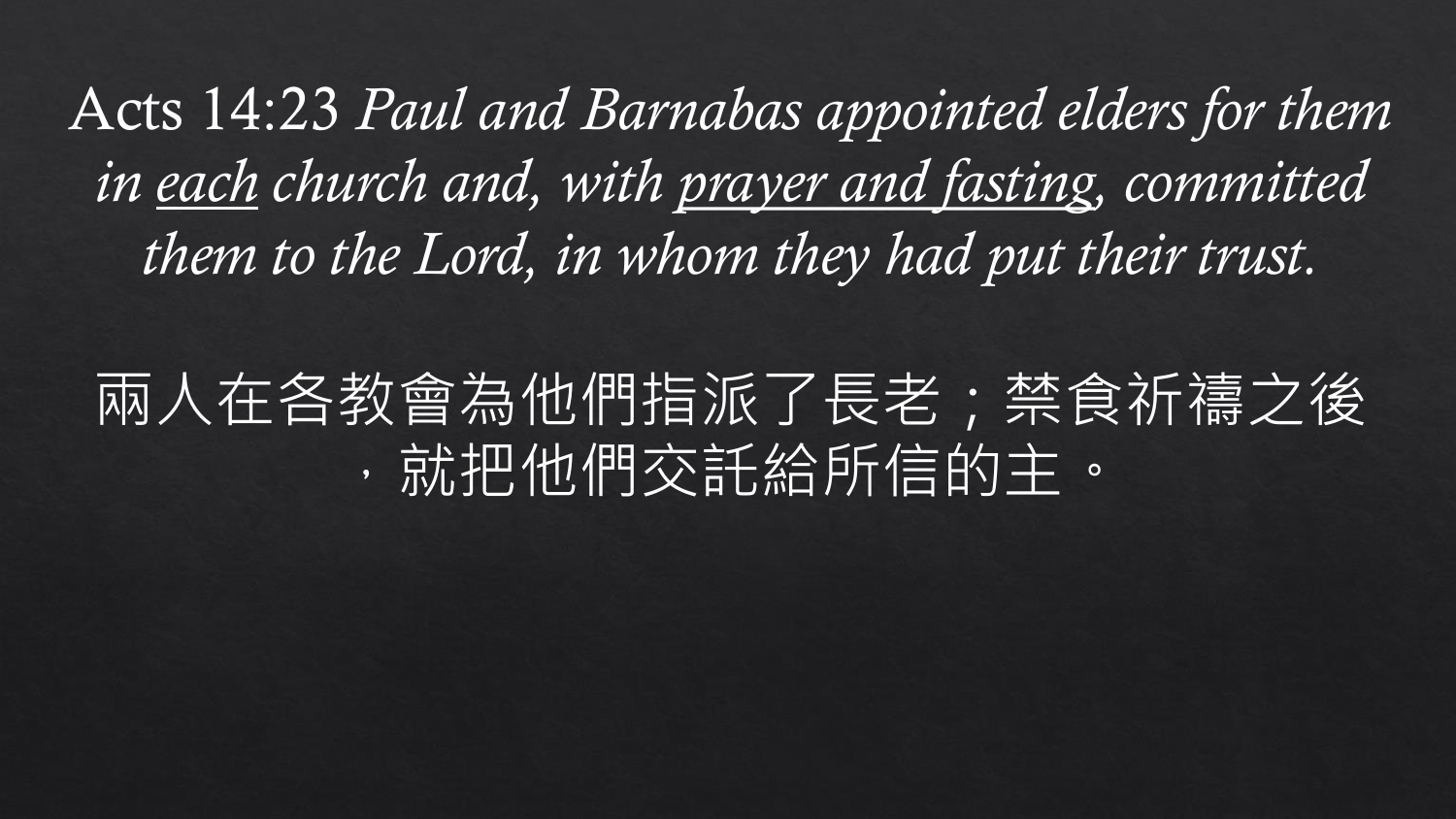



Important requirements (1 Tim. 3; Titus 1): 重要的要求(提摩太前書3; 提多書1)

1.Above reproach, blameless 必須無可指責 2.Devoted to one wife 只作一個婦人的丈夫 3.Able to manage his family 好好管理自己的家 4.Not a new convert 不是初入教的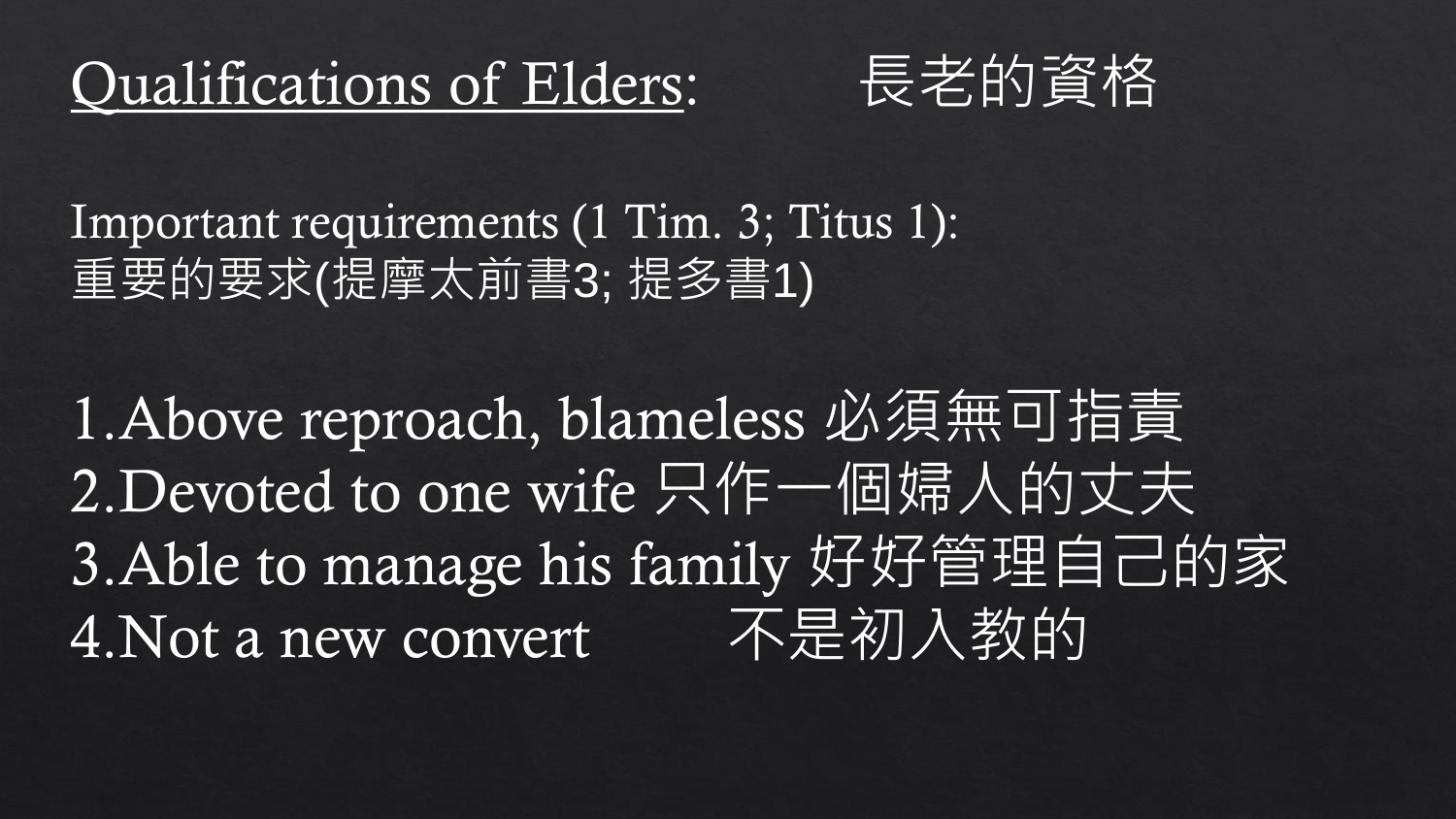Qualifications of Elders: 長老的資格 Important requirements (1 Tim. 3; Titus 1): 重要的要求(提摩太前書3; 提多書1)

5. Hospitable, respected 好客,受尊重 6. Temperate, self-controlled 有節制, 自律 7. Gentle, not quarrelsome 溫和、不爭競 8. Able to teach 善於教導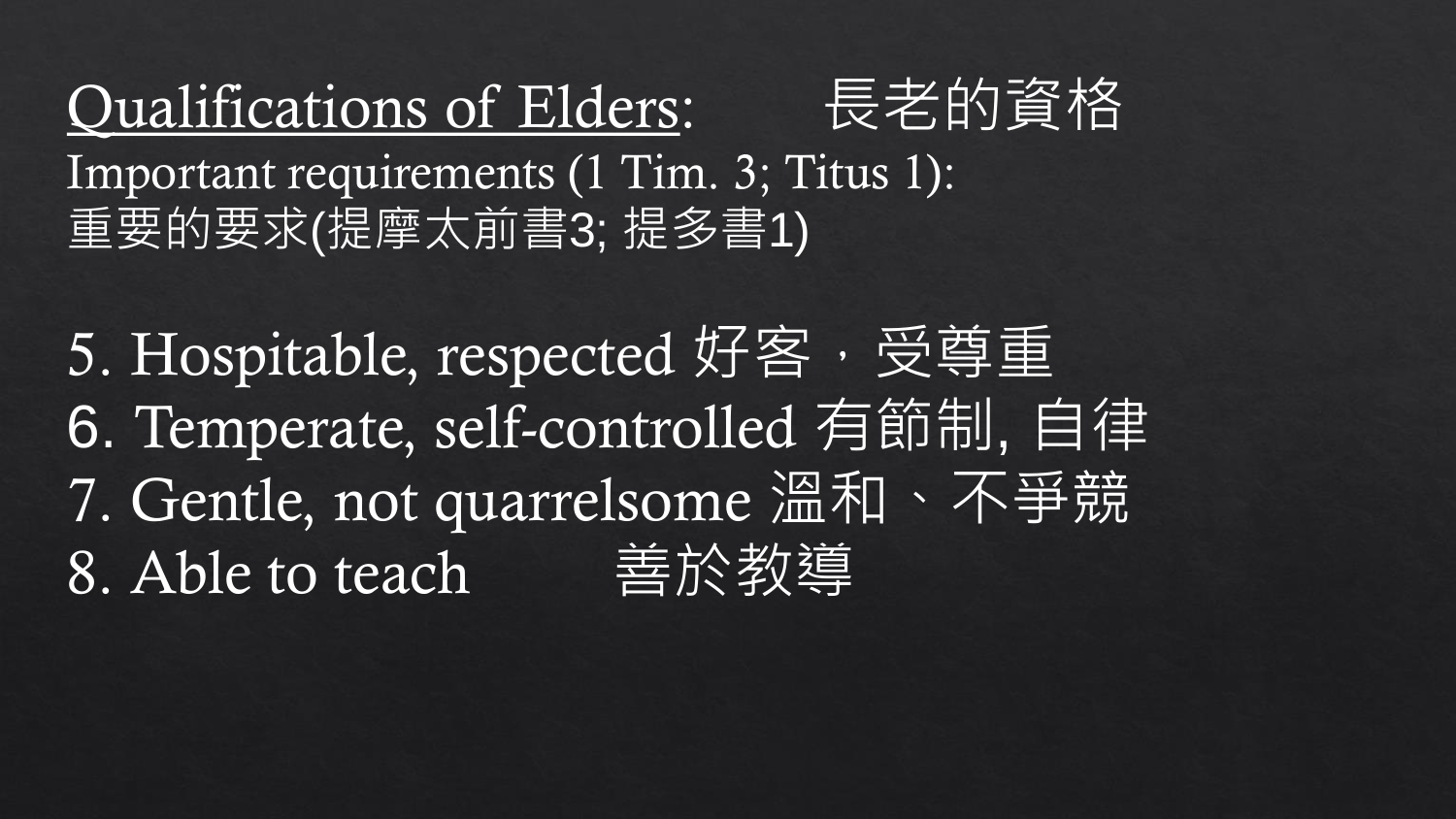

#### Gal.5:22-23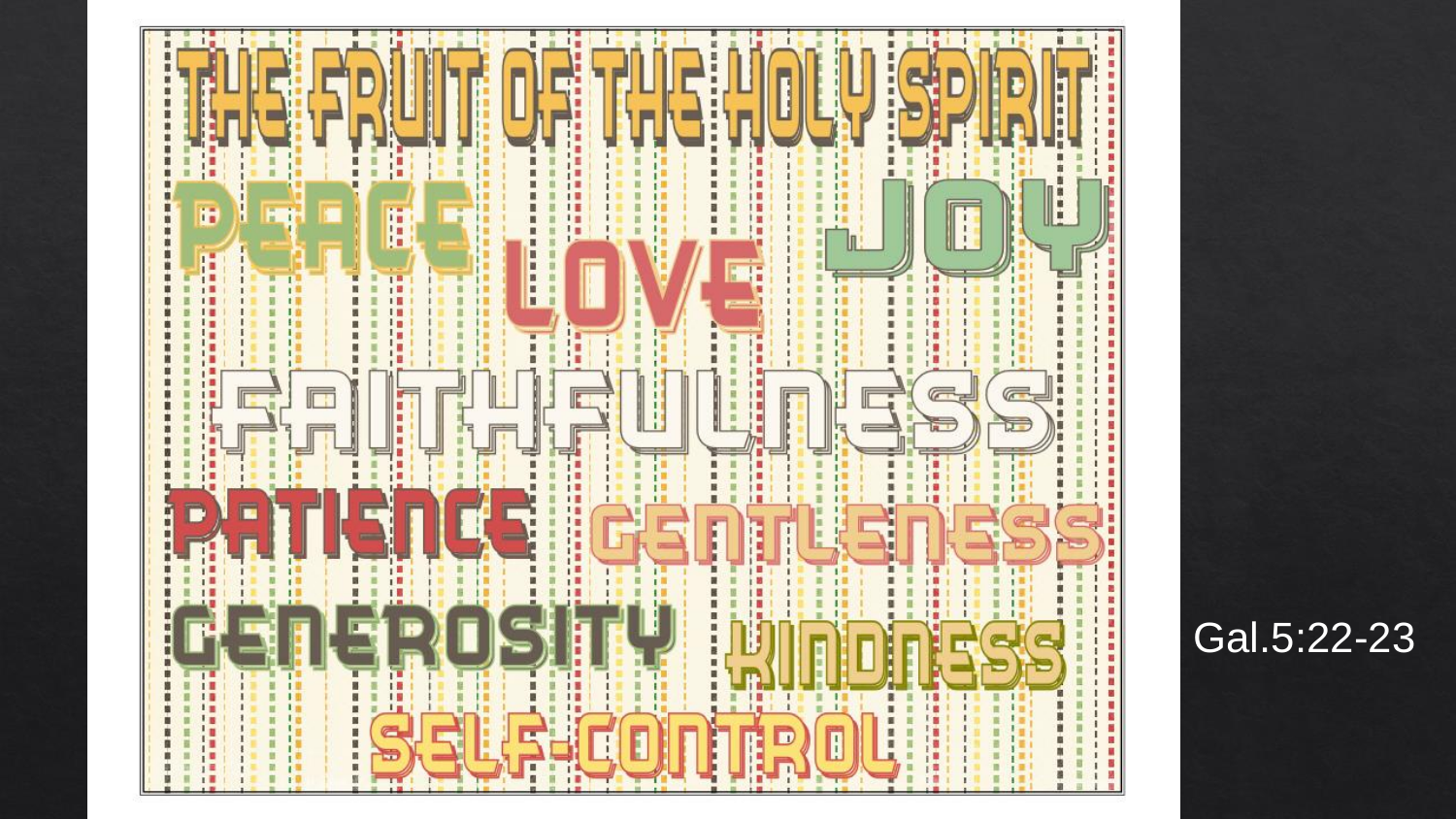# Functions of an elder 長老的功能

- Be shepherds of the church of God. (Acts 20:28. 1 Peter 5:1-3) 是神教會的牧人 (使徒行傳20:28; 彼得前書5:1-3)
- 2. Protect the sheep. 保護羊 (Acts 20:29)
- 3. Guard the Truth/Word 守衛真理/道 (Acts 20:30)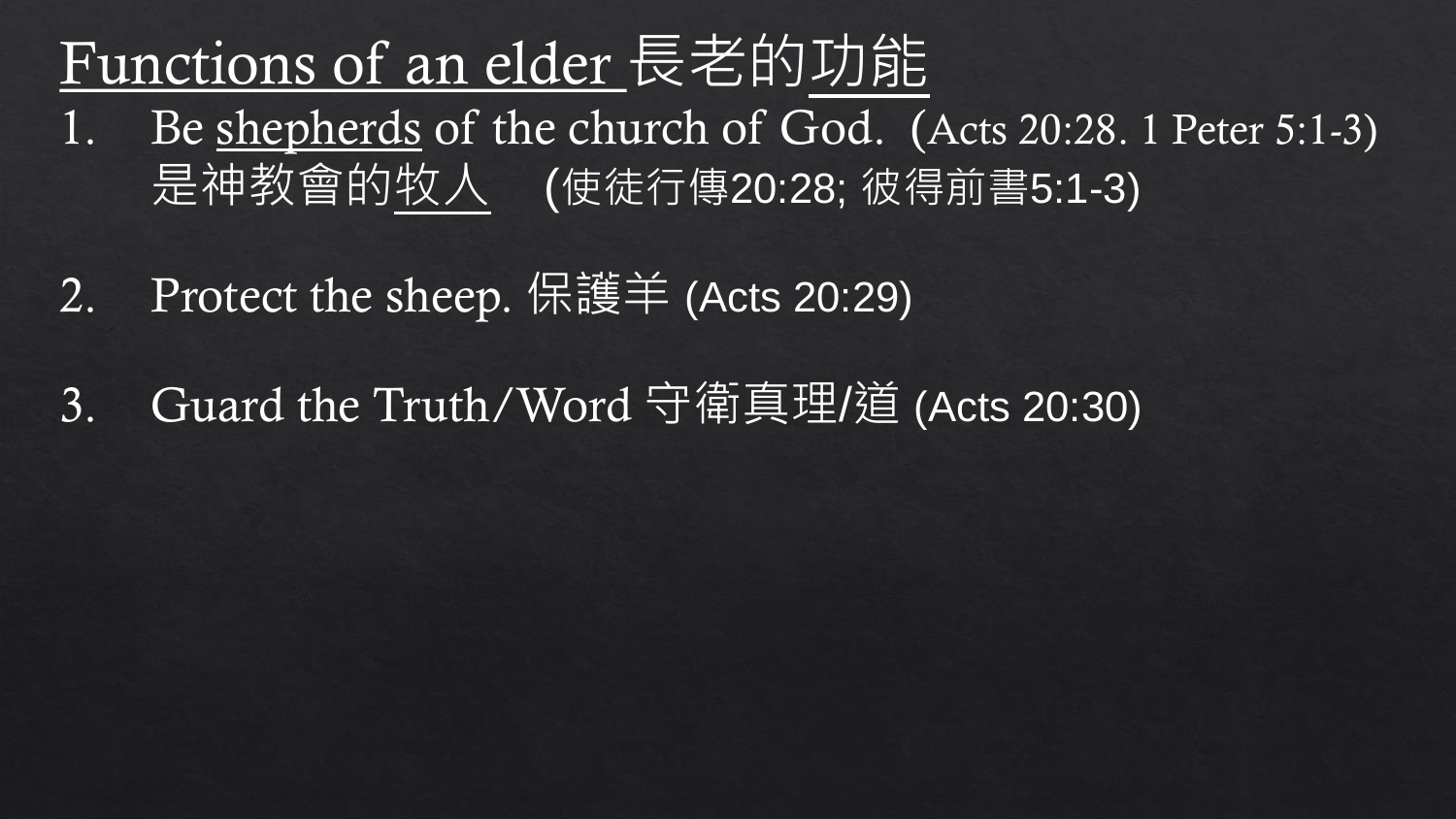Acts 20:28-30 Keep watch over yourselves and all the flock of which the *Holy Spirit has made you overseers. Be shepherds of the church of*  God, which he bought with his own blood. I know that after I leave, *savage wolves will come in among you and will not spare the flock. Even from your own number men will arise and distort the truth in order to draw away disciples after them.*

聖靈既然立你們為全群的監督,牧養 神用自己的血所 贖來的教會,你們就應當為自己謹慎,也為全群謹慎 我知道在我離開之後,必有兇暴的豺狼進入你們中間 ,不顧惜羊群。你們自己中間也必有人起來,講些歪 曲悖謬的話,引誘門徒跟從他們。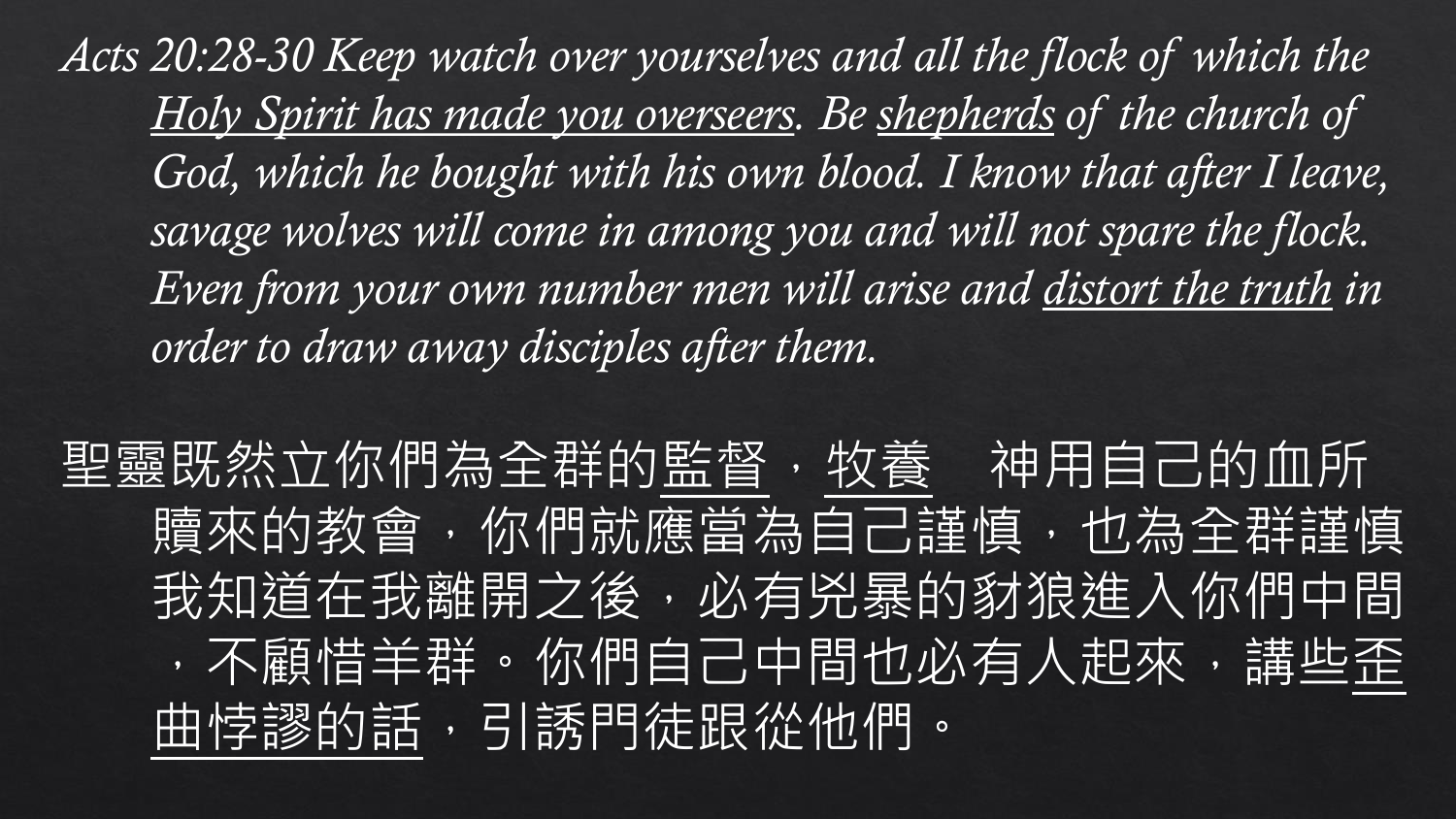### Functions of an elder 長老的功能

- 1. Be shepherds of the church of God. (Acts 20:28. 1 Peter 5:1-3) 是神教會的牧人 (使徒行傳20:28; 彼得前書5:1-3)
- 2. Protect the sheep. 保護羊 (Acts 20:29)
- 3. Guard the Truth/Word 守衛真理/道 (Acts 20:30)
- 4. Oversee but not "lord" over (1 Peter 5:1-3) 監督 不是轄制 (彼得前書5:1-3)
- 5. Be an example (1 Tim. 4:11-14) 作信徒的榜樣 (提前4:11-14)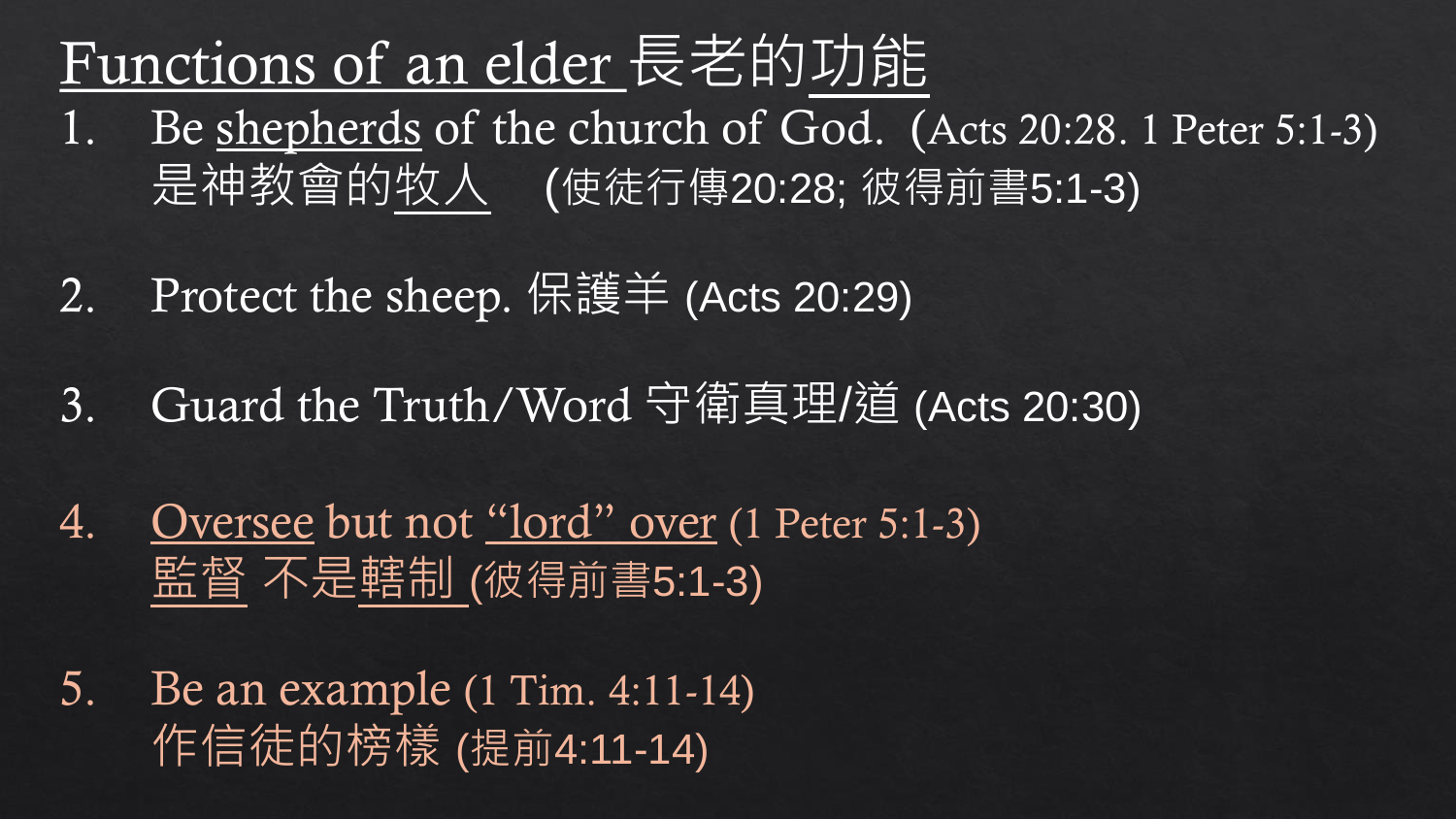*1 Peter 5:1-4 To the elders [presbuterous] among you, I appeal as a fellow elder, a*  witness of Christ's sufferings and one who also will share in the glory to be *revealed: Be shepherds [poimanate] of God's flock that is under your care, serving as overseers [episkopountes] —not because you must, but because you are willing, as God wants you to be; not greedy for money, but eager to serve; not lording it over those entrusted to you, but being examples to the flock. And when the Chief Shepherd appears, you will receive the crown of glory that will never fade away.*

我這同作長老,也是為基督受苦作見證,又是同享將來所要顯 現的榮耀的,勸你們當中作長老的: *2* 務要牧養在你們中 間的神的羊群,按著神的旨意看顧他們。不是出於勉強,而 是出於甘心;不是因為貪財,而是出於熱誠; *3* 也不是要 轄制託付你們的羊群,而是作他們的榜樣。 *4* 到了牧長顯 現的時候,你們必定得著那永不衰殘的榮耀冠冕。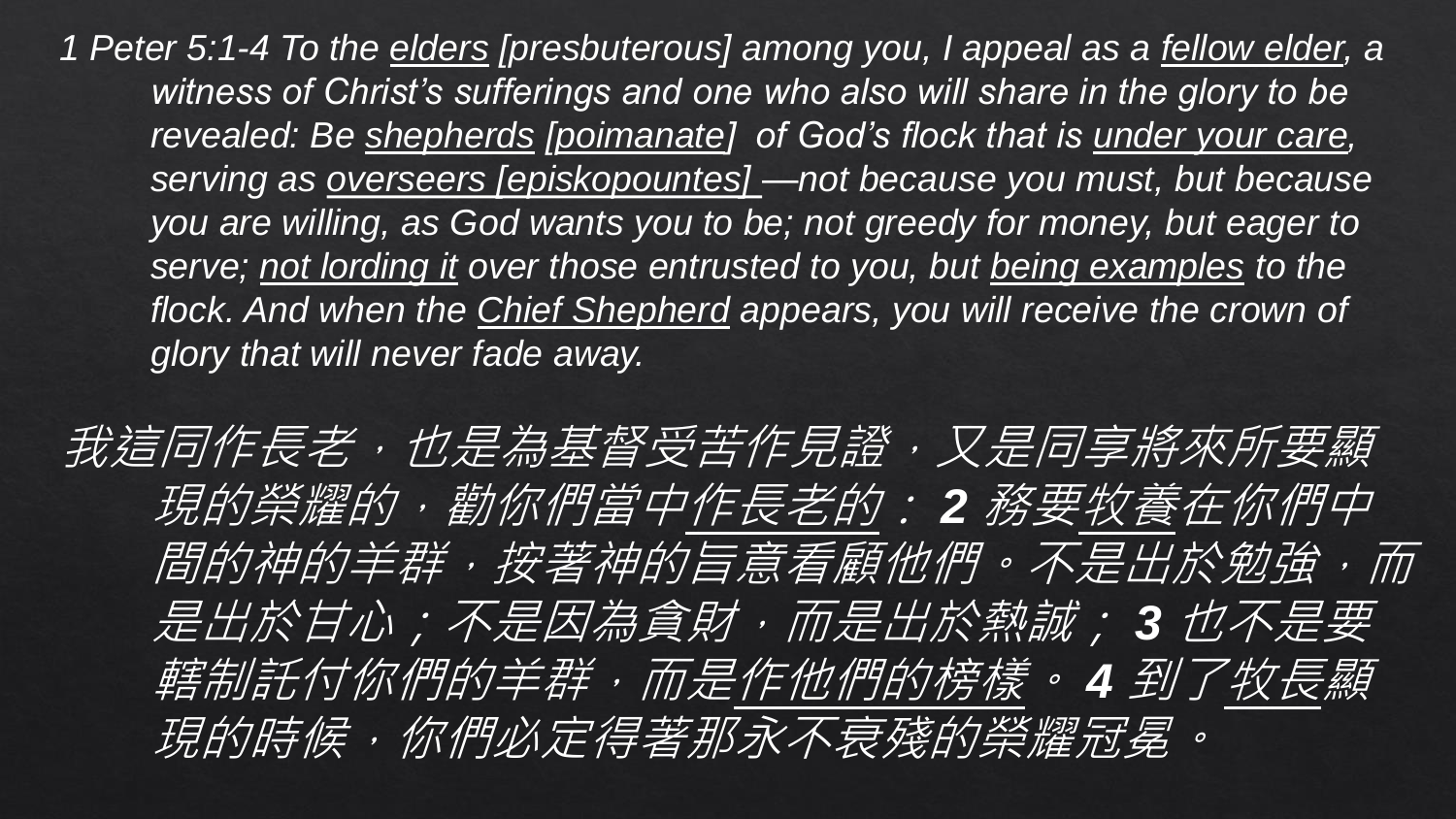# Functions of an elder 長老的功能

6.Teach and Preach. "Ministry of the word" (Acts 6:4) 專心以祈禱傳道為事 (使徒行傳6:4) 7.Train and prepare (Eph. 4:11-13) 培訓和預備 (以弗所書4:11-13) 8.Build up the body of Christ (Eph. 4:11-13) 建立基督的身體(以弗所書4:11-13) 9. Discipline wayward sheep. 警誡群羊 10.Ministry of Prayer (Acts 6:4) 專心以祈禱傳道為事 (使徒行傳6:4)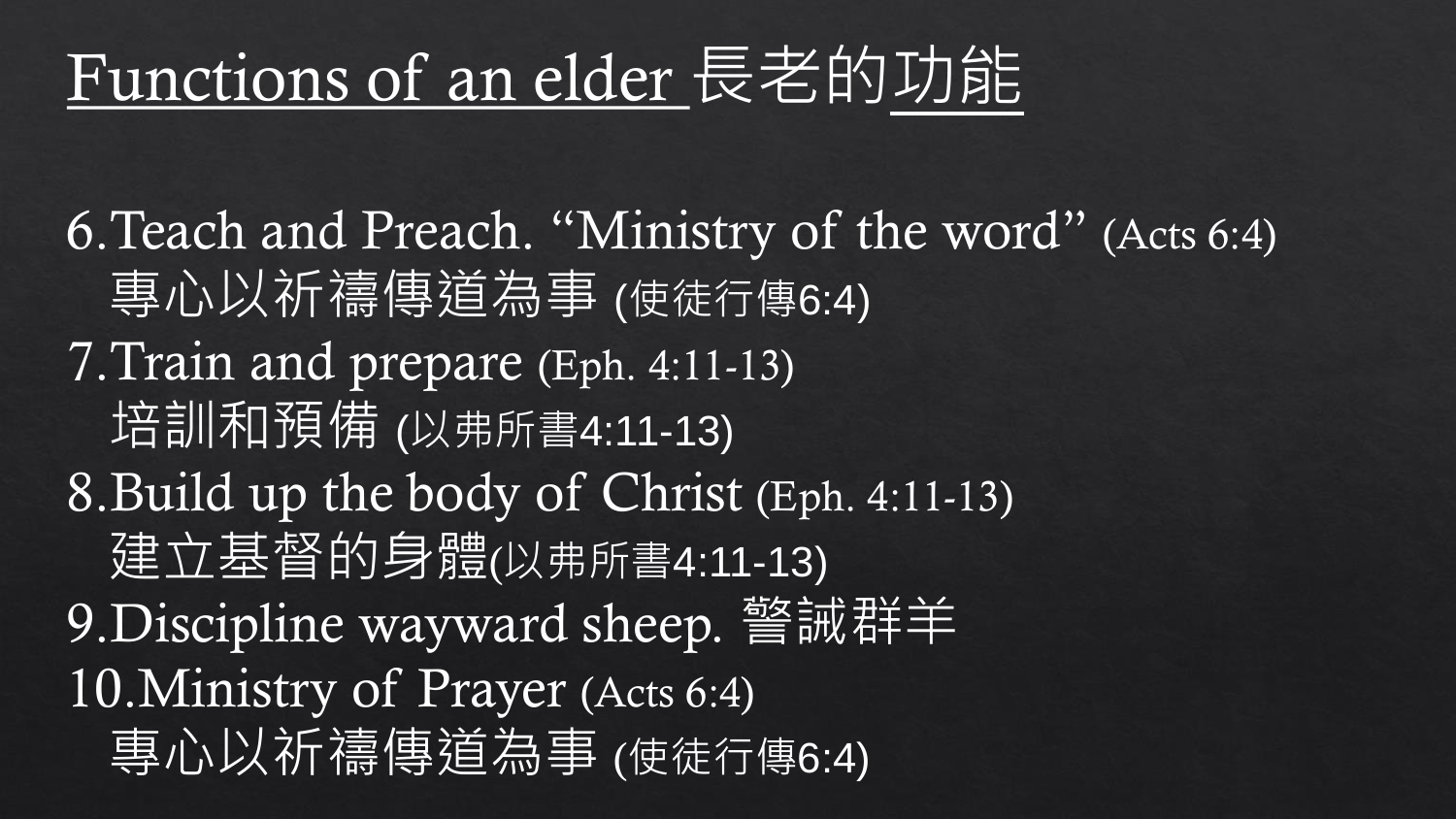### Elders have:

1. Authority to oversee and direct (1 Tim. 5:17-18; Heb.13:17) 監督和指導的權力(提摩太前書5:17-18) 2. The Gift of shepherding (1 Tim. 4:14) 牧羊的恩賜 (提摩太前書4:14) 3. To be accountable to God for their sheep (Heb. 13:17) 要為他們的羊負責 (希伯來書13:17)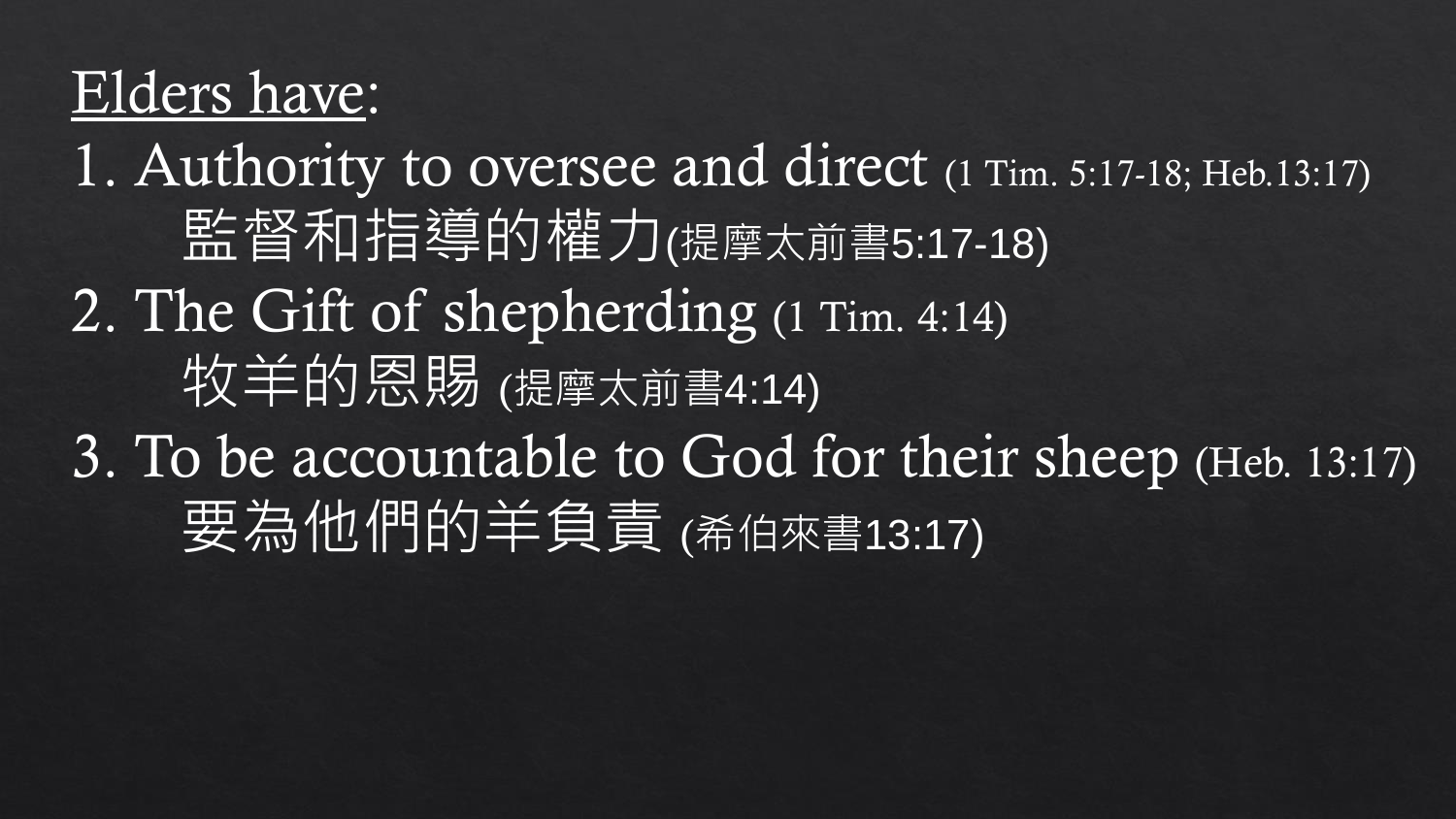# Deacons 執事

1.To provide for the material and the practical needs of the church, thus freeing the overseers of the church to attend to prayer and the ministry of the Word. Acts 6:1-6 提供教會物質的和實際的需要,從而釋放教會的監督員 參加禱告和聖言的事工。

2.Chosen primarily because of their love for God and the people, not just because they are administratively capable. 被選不僅是因為他們在行政上有能力, 主要是因為他們 愛上帝和愛人.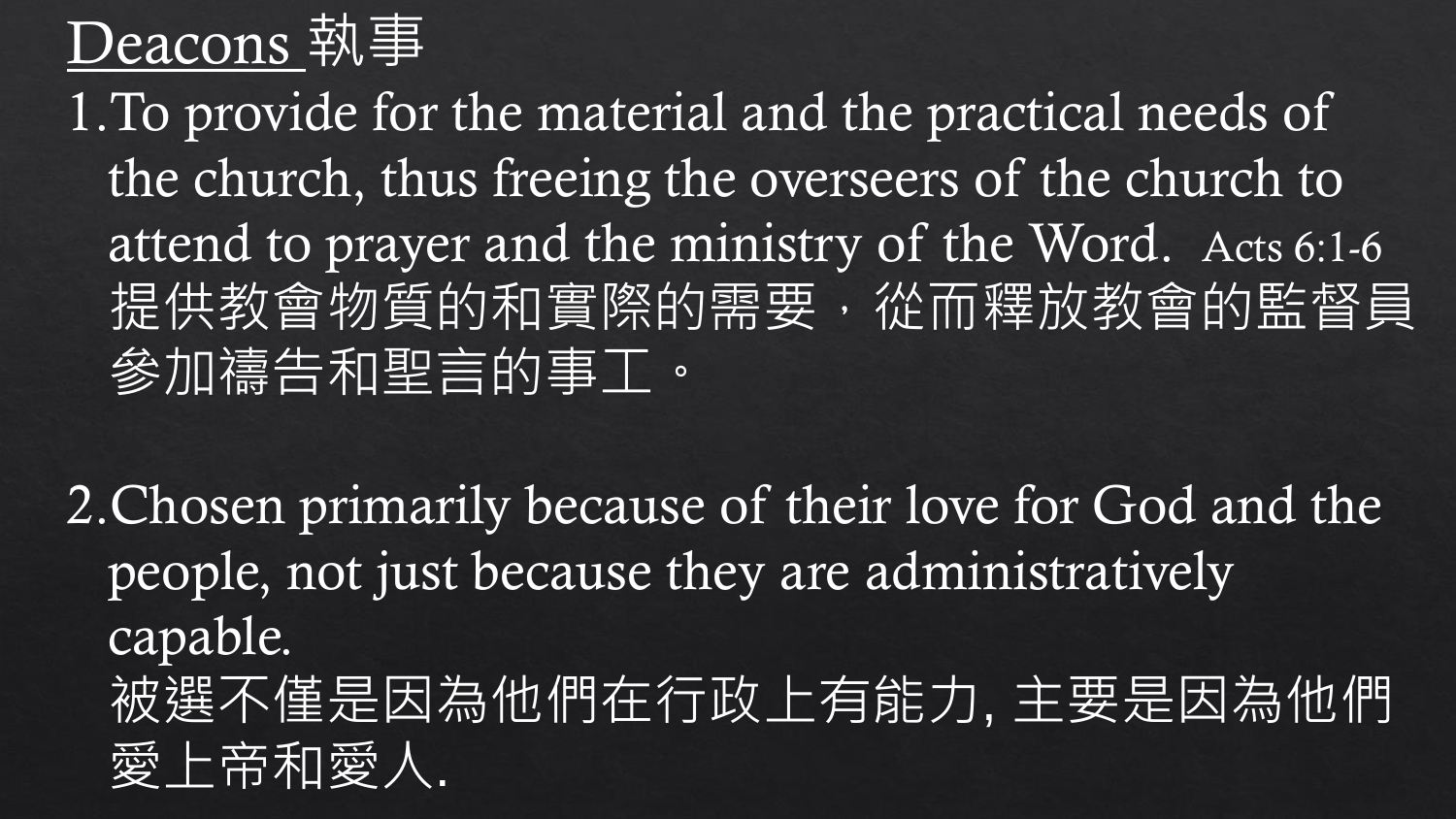# Qualifications of Deacons (Acts 6:3; 1 Tim. 3:8-12). 執事的資格 (使徒行傳6:3; 提摩太前書3:8-12)

1.Full of the Spirit and of wisdom (Acts 6:3) 被聖靈充滿 (使徒行傳6:3) 2.Worthy of respect 值得尊重 3.Sincere, not double-tongued 真誠, 不一口兩舌 4.Not indulging in much wine. 不好喝酒 5.Not pursuing dishonest gain. 不貪不義之財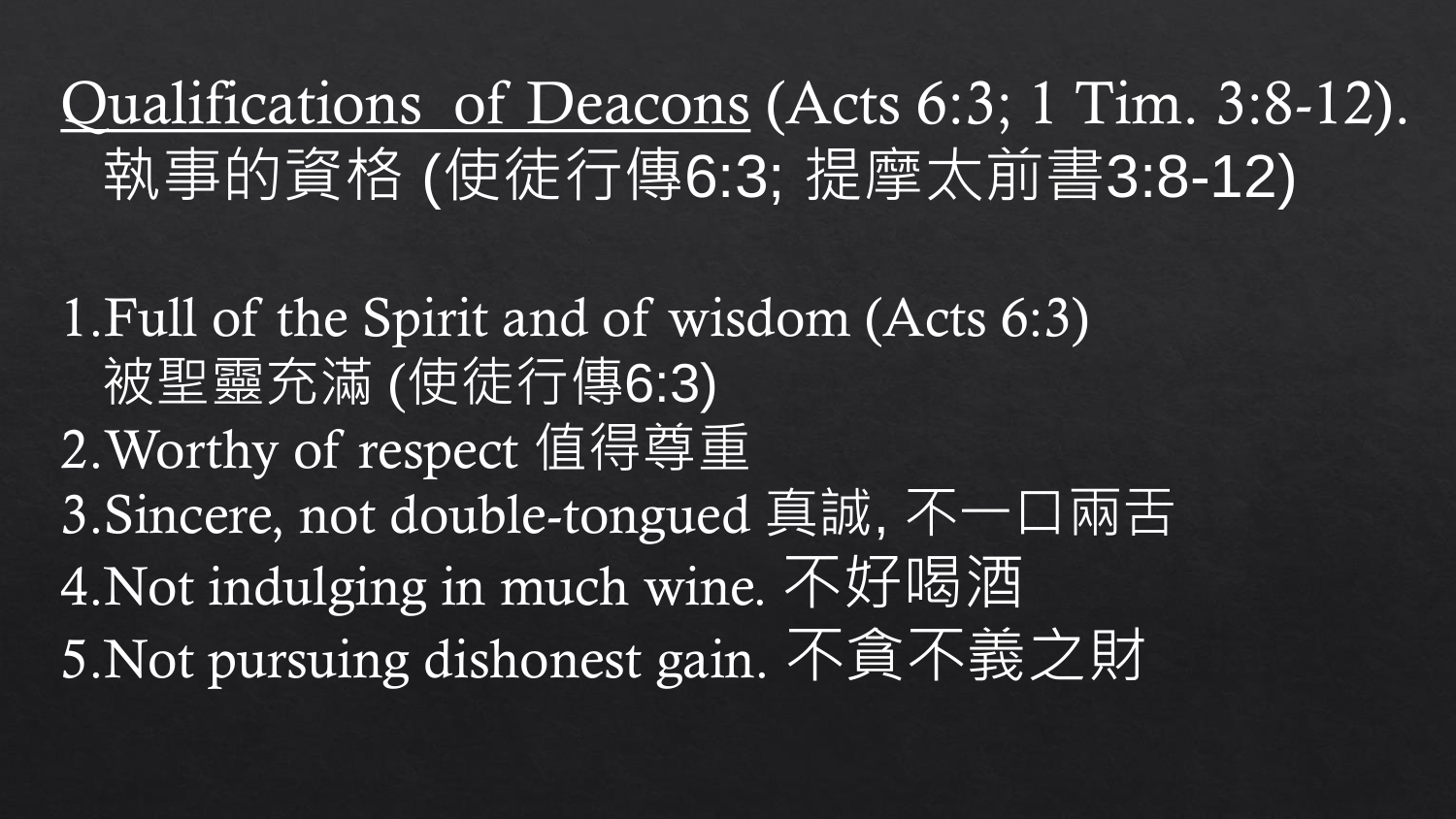# Qualifications of Deacons (Acts 6:3; 1 Tim. 3:8-12). 執事的資格 (使徒行傳6:3; 提摩太前書3:8-12)

6. Keep hold of the deep truths of the faith with a clear conscience. 固守真道的奧秘, 存清潔的良心 7. First be tested 先受試驗 8. Husband of but one wife 只要作一個婦人的丈夫

9. Manages his children and his household well 好好管理 自己的家、使兒女凡事端莊順服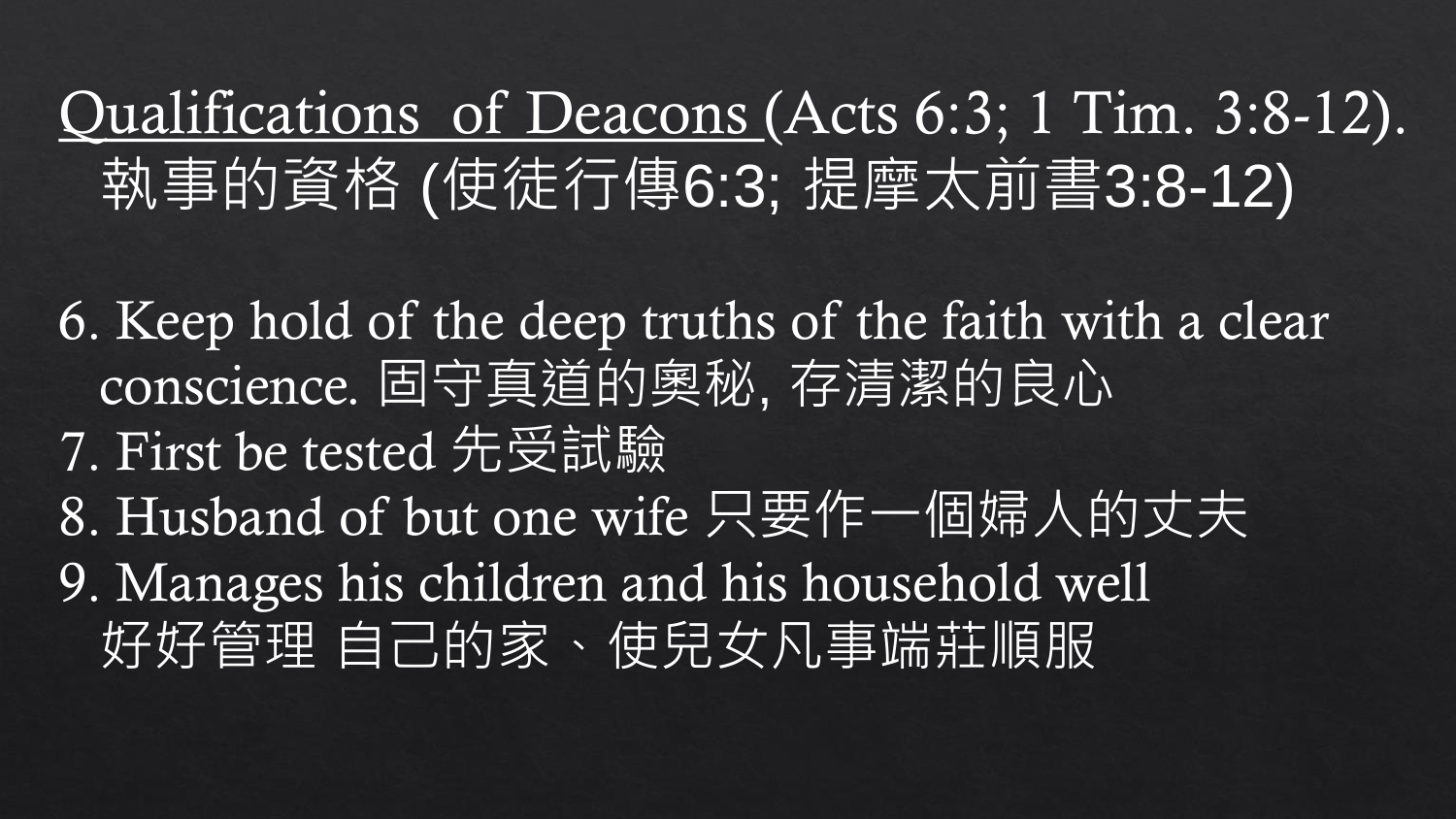How do members relate to the elders?

### 會員與長老的關係

### 1.Respect (1 Thess. 5:12-13) 敬重 (帖前5:12-13)

### 2.Honor (1 Tim. 5:17-18) 格外尊重 (帖前5:17-18)

# 3. Accept oversight (1 Thess. 5:12-13 "over you") 按受監督 (帖前5:12-13)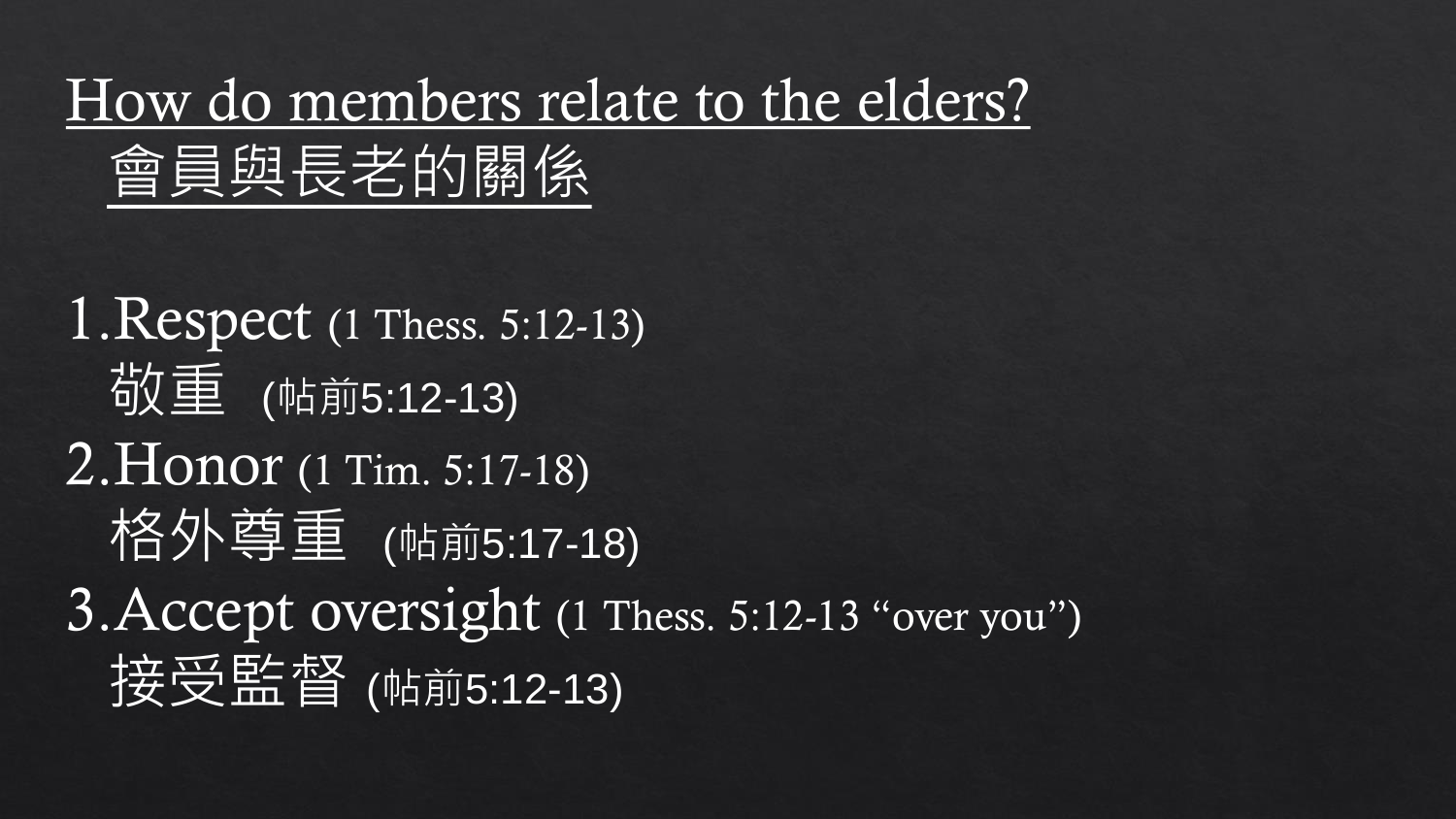How do members relate to the elders? 會員與長老的關係 4.Accept and imitate their example (Heb. 13:7) 接受和模仿他們的榜樣 (希伯來書13:17)

5. Obey (Acts 16:4; Hebrews 13:17). Disobedience  $\rightarrow$  a burden  $\rightarrow$  no advantage. 順服 (使徒行傳 16:4; 希伯來書13:17). 不順服 → 負擔 → 沒有好處

6. Submit to their authority (Heb. 13:17) 順服他們的權柄 (希伯來書13:17)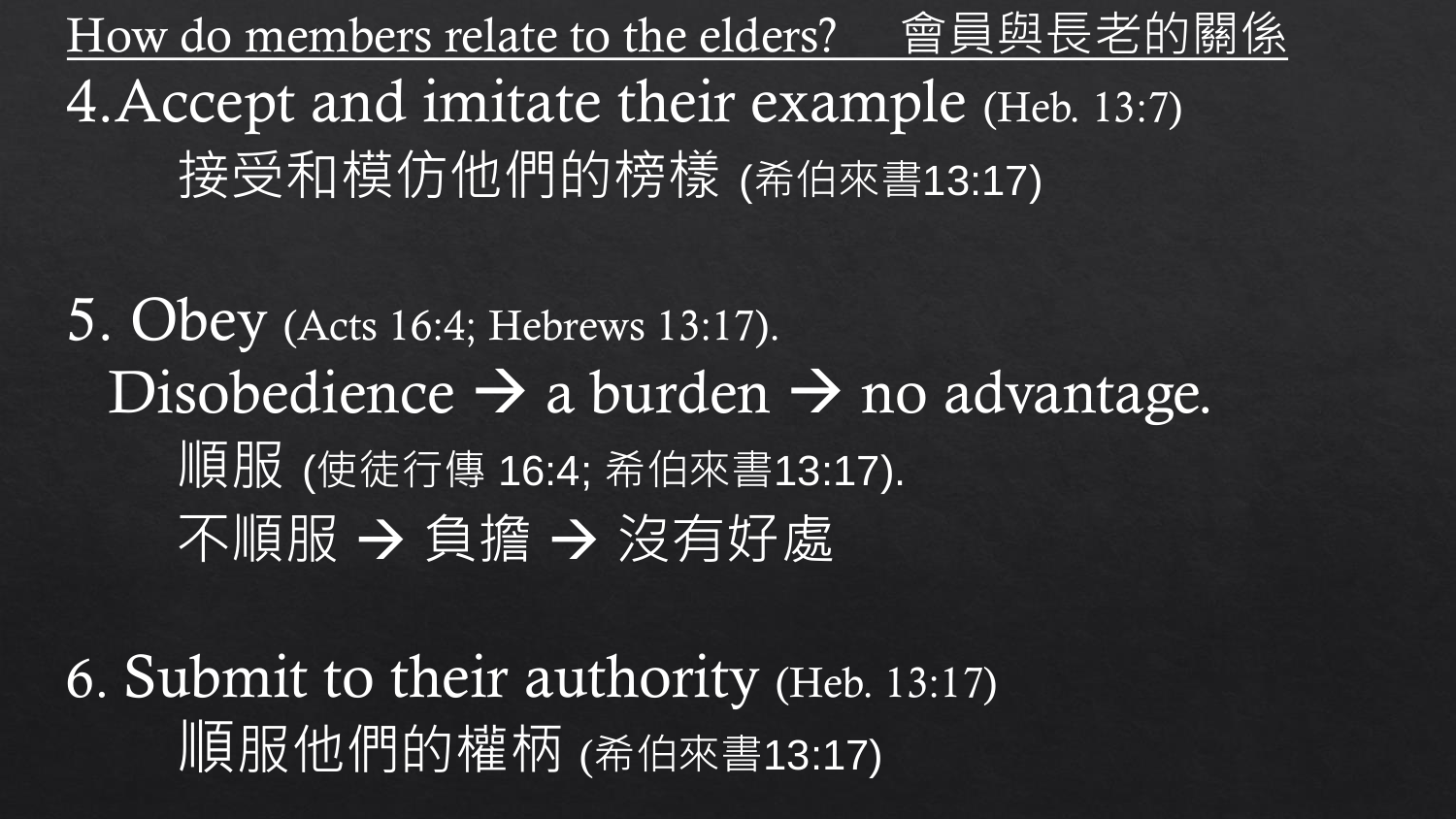### Congregationalism 會眾主義

1.A local congregation of believers can govern themselves (under the lordship of Christ) and act independently of any outside hierarchical structures (such as a religious denomination). 一個地方會眾的信徒可以自治(在基督 的領導下)獨立於任何外部分層結構(例如宗教名稱)

2.The final decision/authority on some matters rests not with the elders but with the congregation as a whole. 關於某些事項的而最後決定/權不在於長老,在於會眾 整體。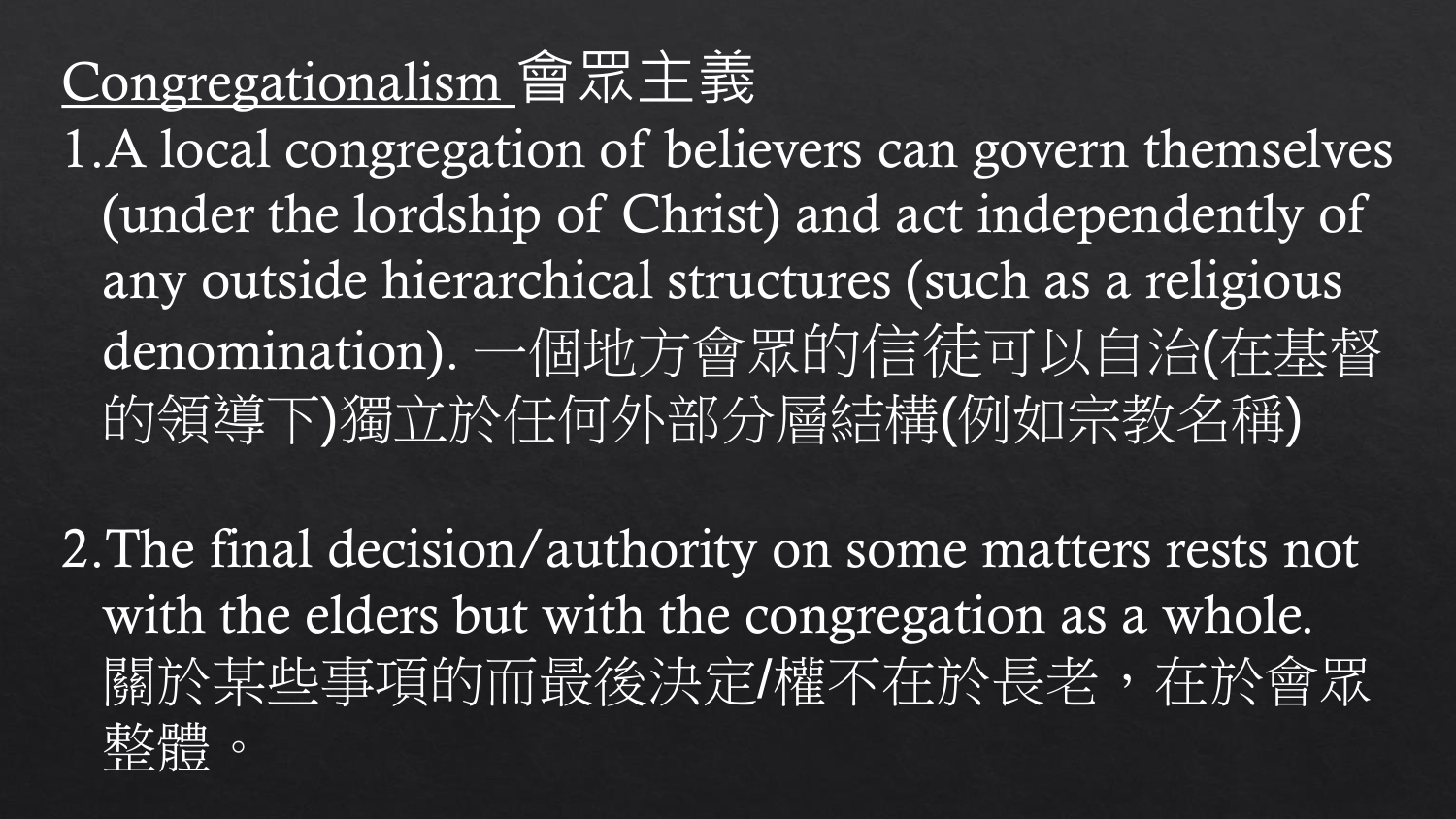Biblical Examples of Congregationalism. 會眾主義在聖經中的例證 1. Peter involved the assembly of all believers in choosing Judas's successor in Acts 1. 彼得參與了信徒們的選舉,選出猶大的繼承人-使徒行傳1 2. Jesus gives the proper steps for dealing with a believers who sins. Final step "tell it to the church" Matt. 18:17) 耶穌給予正確的步驟來處理一個 犯罪的信徒. 最後一步 "告訴教會" - 馬太福音18:17

- 3. Paul in 1 Cor. 5:2-4 gave the command for an unrepentant man, "Shouldn't you …have put out of your fellowship the man who did this?" 保羅在哥林多前書5:2-4, 給了一個不悔改人的命令 "你們還是自 高自大、並不哀痛、把行這事的人從你們中間趕出去。"
- 4. Paul's letters were always addressed to the entire congregation. 保羅的信總是寫給整個會眾的。
- 5. Jerusalem council Acts 15. "The whole assembly" listened to Barnabas, Paul report then accepted James' recommendation.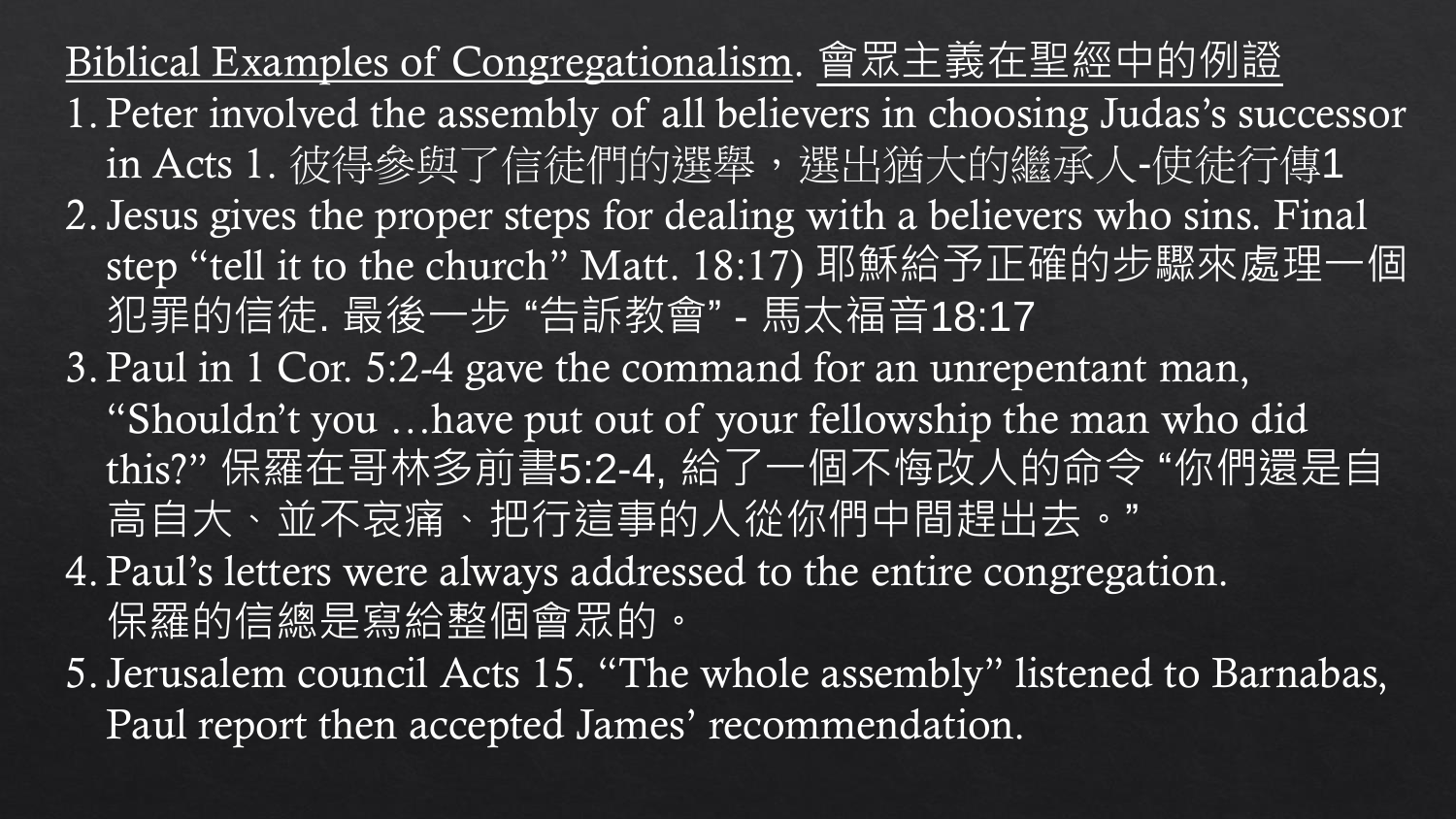Current CBCOC structure: 目前教會的結構 1.Elders (Pastors and Lay Elders) 長老(牧師&長老) 2.Ministers 傳道 3.Deacons: Caring and administrative 執事: 關懷和行政 4.Administrator 管理員 5.Church Secretary 教會秘書 6.Departments (Sunday School, WMU, Brotherhood) 部門 (主日學校, 婦女傳道會, 弟兄會) 7.Committees 委員會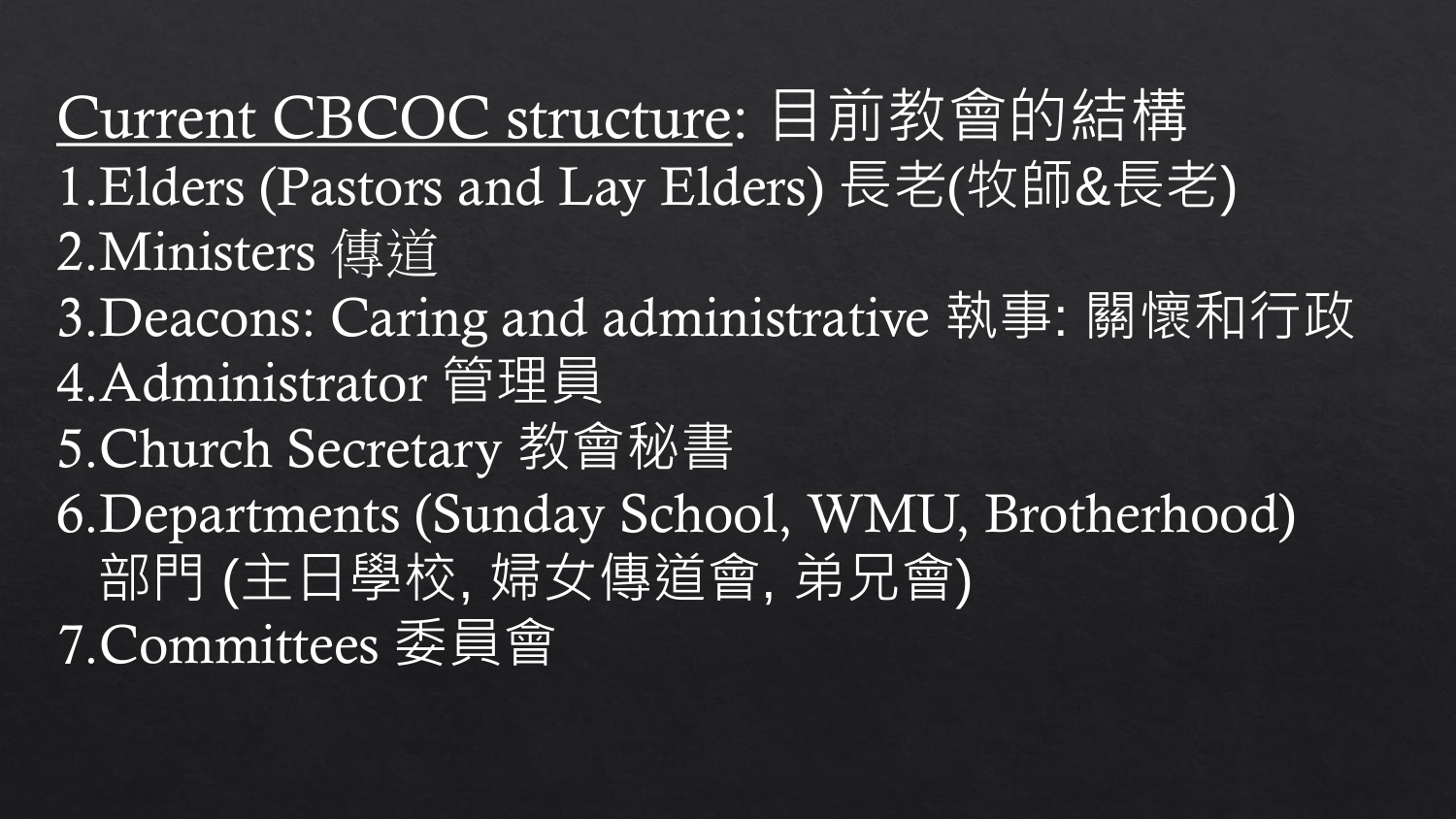Distinctives of our system: 我們系統的特點 1.Important decisions made by the congregation: Budget, Calling and dismissal of Pastors, approving leaders and workers. 會眾做出的重要決定:預算,召喚和解僱牧師,批准領導和工 人。

 $2.Elders = Lay + Staff. \n\in \n\mathbb{E} = \n\# 100 + \text{Staff}. \n\in \n\mathbb{E} = \n\# 100 + \text{Staff}.$ 3.Deacons = Caring and Administrative. 執事= 關懷和行政 4.Deaconess 女執事

5.Elders challenging the deacons to step up to be elder candidates. 長老 挑戰執事,加緊做長老候選人 6.Rotations and 'term limits' 輪流和"期限 7.Others…..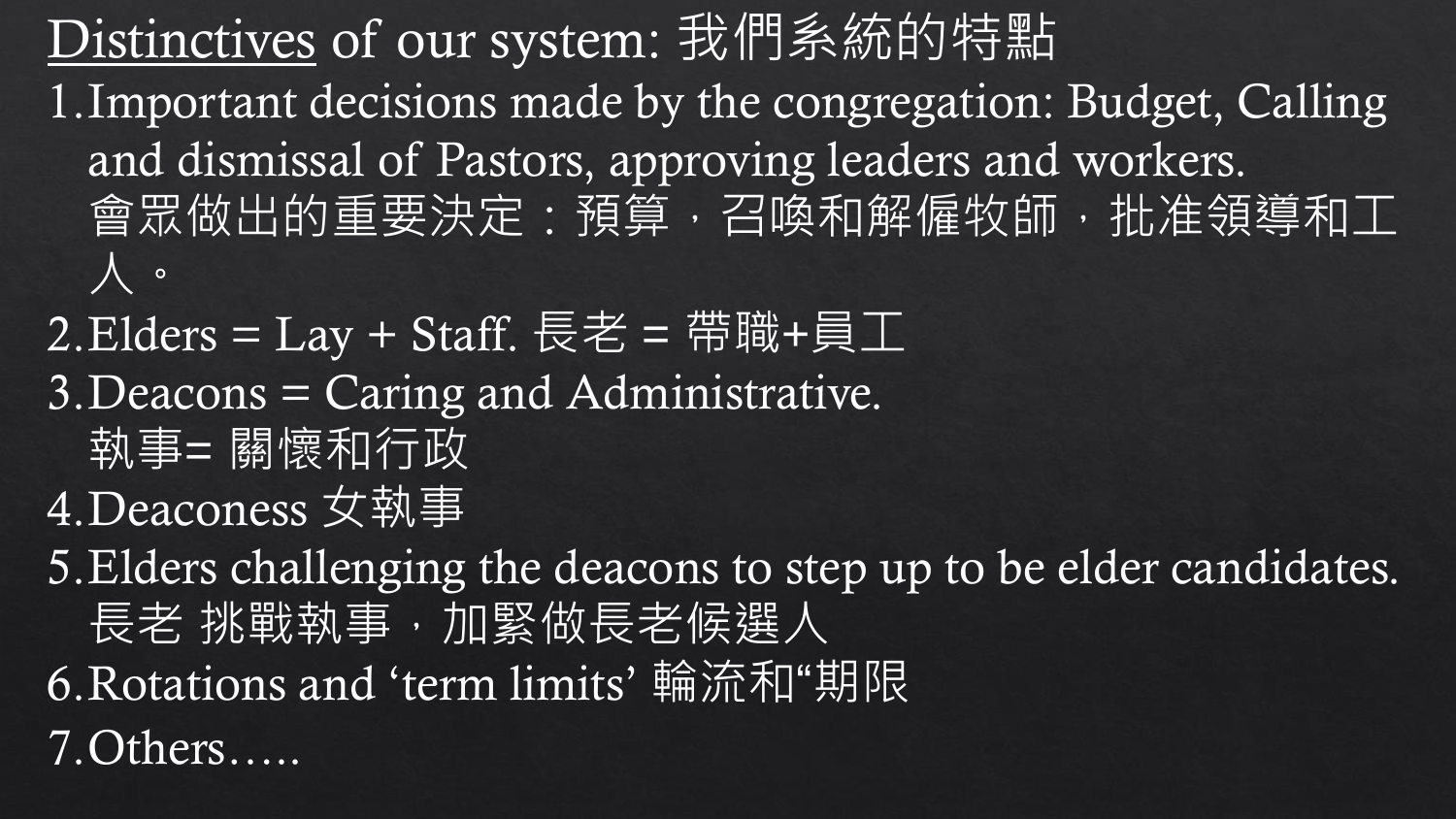Challenges for reaching the Biblical model of elderdeacon-congregational in CBCOC: 挑戰CBCOC達到聖經模式的長老-執事-會眾 1. Elder system relatively new 比較新的長老系統 2.All lay elders are 'green' (inexperienced) 所有的長老都是"綠色"(沒有經驗的) 3.Previous deacon ministry mostly in caring , with administrative duties mainly by the pastors, committees and departments. 以前的教會 執事主要在關懷, 行政職務主要由牧師,委員會和 部門負責

4.Potential confusion between the roles of elder and deacons with some overlap. 潛在的混亂在長老和執事之間的角色和一些重疊作用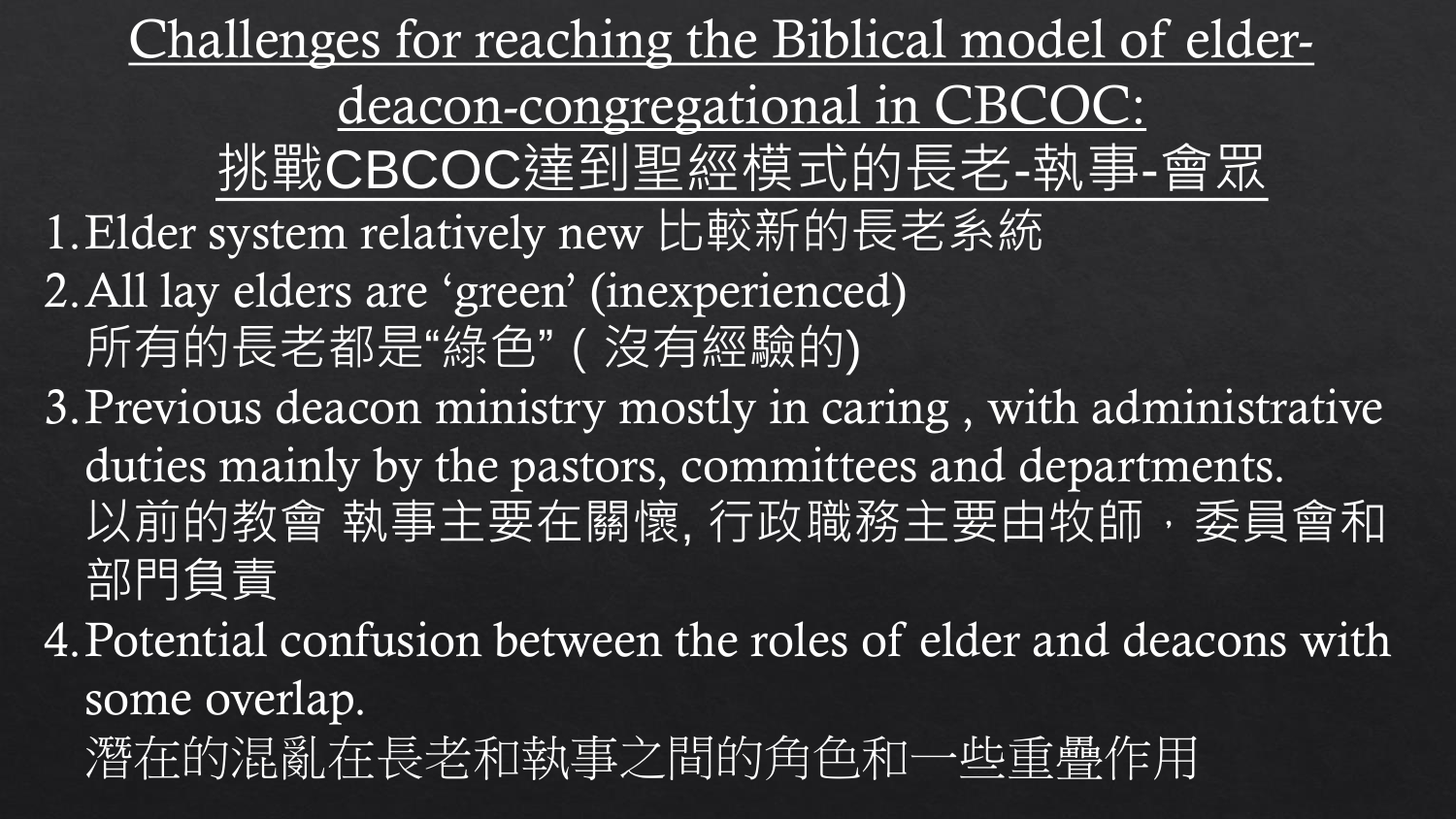Challenges for reaching the Biblical model of elder-deacon-congregational leadership in CBCOC: 挑戰CBCOC達到聖經模式的長老-執事-會眾

5.Members with no previous experience of this model. 會員沒有這種以前模式經驗

6.Members who do not accept this model.會員不接受这个模式 7.Members who have high expectations for the new structure 會員對新結構有很高的期望

8.Difficulty in finding members to take on the offices of elders and deacons 难以找到會員担负长老和执事的工作 9.Diversity of cultures within the church 教會內的文化多樣性 10.Others 其他 …